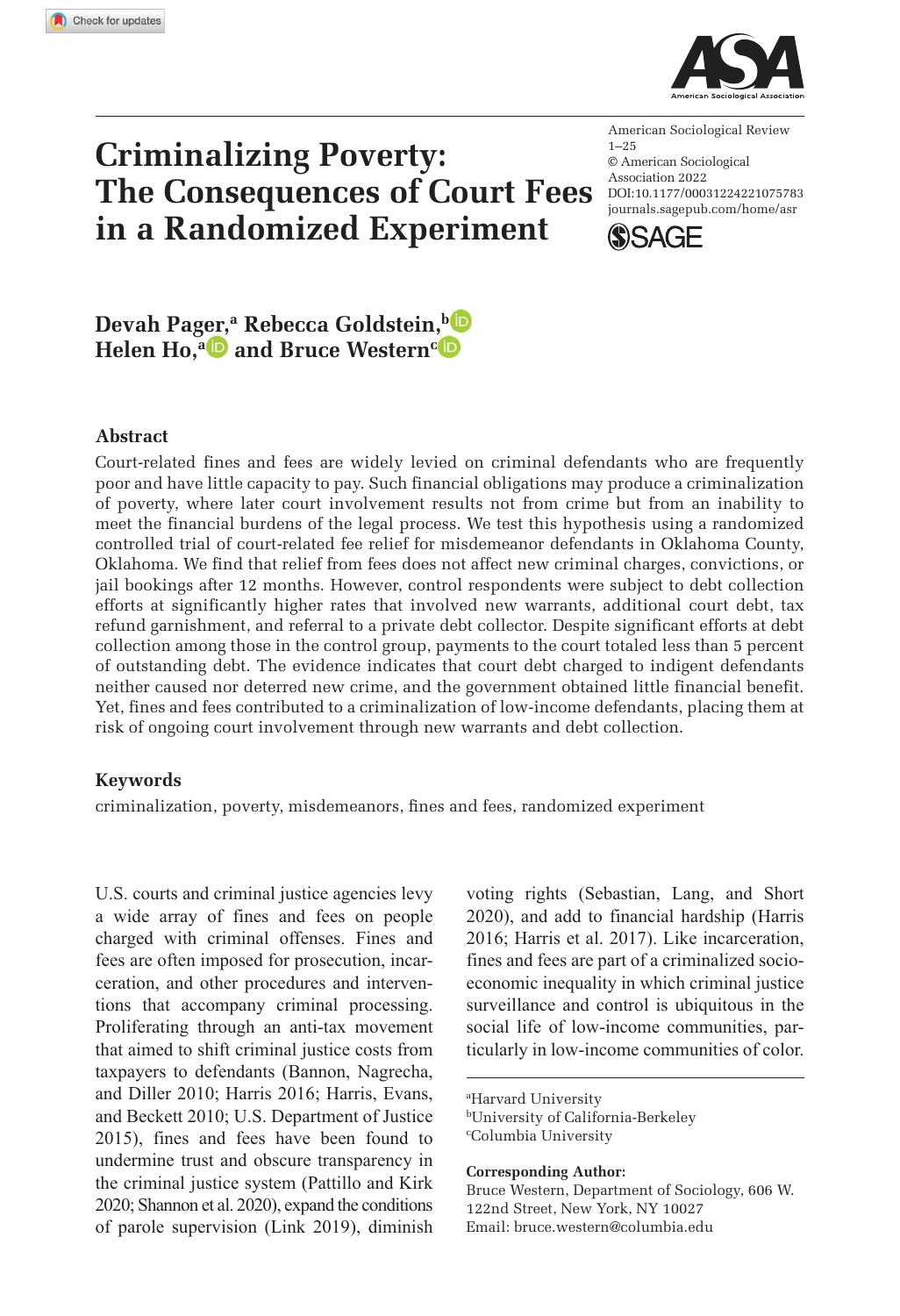Fines and fees are empirically and theoretically significant for understanding the connection between the criminal justice system and inequality. Empirically, fines and fees are regularly (but not only) imposed for minor criminal offenses, greatly extending the reach of the criminal justice system beyond prison incarceration (see Kohler-Hausmann 2018; Turney and Wakefield 2019). Theoretically, fines and fees are part of an institutional dynamic that connects socioeconomic disadvantage to enduring state surveillance and punishment (Friedman and Pattillo 2019; Slavinski and Pettit 2021). Low-income people have little capacity to pay fines and fees, and legal financial obligations and court involvement escalate with nonpayment. Going even further, some researchers argue that fines and fees not only expand state control of the poor, but are a type of "state predation" in which government authorities extract economic resources from low-income communities (Katzenstein and Waller 2015; Page and Soss 2017, 2021). In short, fines and fees may create a criminalization of poverty, where criminal justice control becomes difficult to escape for people who are poor and economically insecure (Edelman 2019; Herring, Yarbrough, and Alatorre 2020).

The central implication of the criminalization of poverty is that fines and fees create long-lasting criminal justice involvement among economically disadvantaged people. Two main mechanisms may cause continuing involvement with courts and the correctional system. First, financial hardship associated with fines and fees may cause stress and anxiety that ultimately lead to crime and rearrest. Second, unpaid fines and fees set in motion an array of court actions that surveil and encumber court-involved people. Both mechanisms, crime and court action, create what sociologists have called "permanent punishment" (Harris 2016) and "layaway freedom" (Pattillo and Kirk 2021), in which court oversight and the risk of incarceration is prolonged, often well beyond the term of the original sentence. Fines and fees may, proportionally, have the largest sentence-extending effect for low-level, misdemeanor offenses. Convictions in these cases—including drug possession, trespass, petty thefts, simple assaults, and disorderly conduct—may carry incarceration sentences of a few weeks or months, but court involvement may continue for years.

If fines and fees criminalize poverty, what happens to criminal justice involvement when criminal defendants are relieved of their legal debt? We address this question by conducting a randomized experiment in a misdemeanor court in Oklahoma County, Oklahoma. A misdemeanor conviction in Oklahoma generates over a thousand dollars in court-related fees, often adding to outstanding court debt from earlier cases. The current experiment randomly assigns study participants to a treatment group that was relieved of all current and past fines and court costs in the county as well as probation and prosecution fees for the current case. We followed study participants for a year and measured all new criminal charges, court actions, and court payments. Because of randomization, the experiment yields valid inferences about the causal effect of the relief of fees on later criminal justice involvement. If fines and fees cause continuing contact with the criminal justice system, we would expect the relief of financial obligations to reduce police contact, court monitoring, and incarceration. We find the relief of fees only reduces new criminal charges for several months, but debt-related court actions are significantly lower for treatment respondents even 12 months after fee relief.

# **FINES, FEES, AND THE CRIMINALIZATION OF POVERTY**

In the four decades since the early 1980s, police, prisons, and the courts have expanded their influence in poor communities in response to social problems linked to poverty and racial inequality (Garland 2001; Thompson 2010; Wacquant 2009). The growth in imprisonment rates from the early 1970s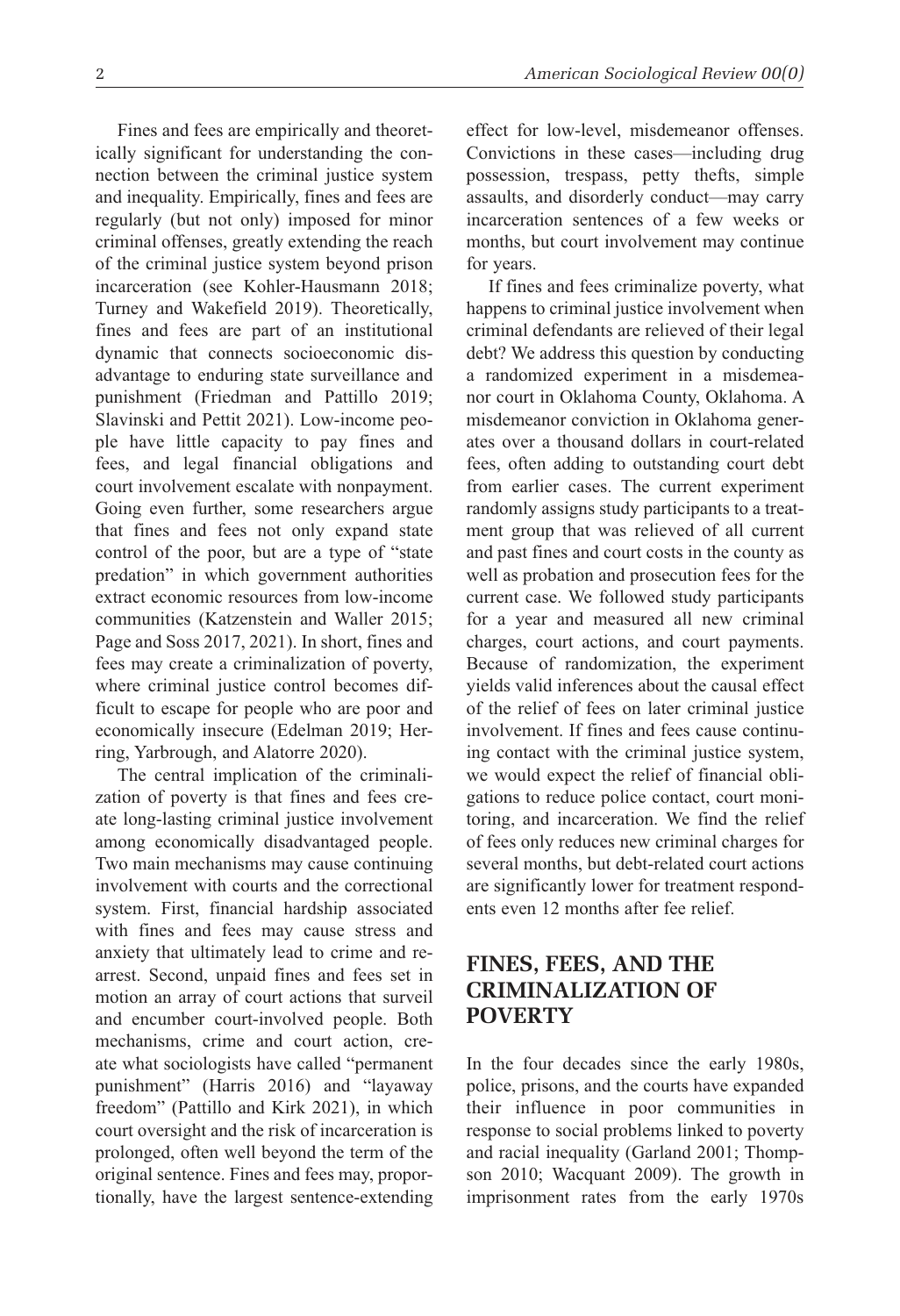to 2008 was perhaps the most vivid indicator, and a large research literature studied the effects of incarceration on poverty and inequality (Travis, Western, and Redburn 2014). Researchers have recently looked beyond imprisonment, examining the much larger reach of the criminal justice system, which includes misdemeanor court processing and jail incarceration (Kohler-Hausmann 2018; Turney and Wakefield 2019).

Fines and fees form part of this expansive criminal justice footprint that extends beyond imprisonment and pervades poor communities. Fines and fees include the punitive charges often imposed for low-level offenses, the user fees charged for court costs, incarceration, and drug tests, and the surcharges and penalties that can accumulate when legal debt goes unpaid. National surveys show fines and fees were used more frequently in the past several decades, and are now widely imposed for felonies and misdemeanors. For example, 24 percent of a national sample of people in state prison were subject to fines and fees in 1991 compared to 66 percent by 2004 (Harris et al. 2010). Harris (2016), in her survey of state felony laws, found fees are imposed in nearly all states. Nonpayment of fees can result in incarceration in 47 out of 50 states. Studies of the magnitude of criminal justice fines and fees show these costs regularly run into the thousands of dollars, even for relatively minor offenses (Harris 2016; Martin et al. 2018).

A key consequence of the proliferation of fines and fees is the widening net of criminalization. The term "criminalization" acknowledges that "crimes" are not selfevident types of human behavior but are instead the active products of state-sponsored efforts at enforcement, surveillance, labeling, and punishment (Jenness 2004). Recent analysis of the "criminalization of poverty" describes how public policies over the past few decades—in the areas of policing (Beckett and Herbert 2010; Stuart 2016), the courts (Harris 2016; Kohler-Hausmann 2018), and incarceration (Wacquant 2009)—have functioned to corral poor people to make them less intrusive in public space and render a kind

of personal accountability enforced through the threat of punishment. Some researchers view criminalization as a style of poverty governance that is part of a larger political economy in which state agencies are "predatory," extracting "resources from poor communities of color and deliver[ing] them up to municipal coffers" (Page and Soss 2017:141; see also Katzenstein and Waller 2015; Page and Soss 2021).

Court-ordered fines and fees imposed on individuals with little capacity to pay create a direct connection between criminalization and poverty. Existing research suggests two distinct mechanisms behind this connection. First, qualitative studies show fines and fees create financial hardship, stress, and anxiety that may lead to crime, arrest, and incarceration. Shannon and colleagues (2020:275), in an eight-state study that included interviews with people who owed money to the courts, report that "stress was a common refrain among participants, and many participants had to make choices as to what to pay, as they struggled to pay for their homes, buy needed medications, and support their families." Harris (2016:70), drawing on qualitative interviews in Washington State, similarly observes that the burden of court debt "can lead to a profound sense of despair." The strain of legal financial obligations also spills over into family relationships, undermining bonds that could otherwise provide financial and emotional support (Harris 2016:64–65). The stress, feelings of despair, depleted family support, and financial hardship induced by fines and fees may contribute to social strain that can lead to crime (Agnew and Brezina 2019).

Legal financial obligations may also deepen economic disadvantage for defendants who are already poor (Harris et al. 2010), and thereby sharpen the economic motivation for crime (Freeman 1999). When overwhelmed by financial distress and feelings of despair, petty thefts, drug sales, robberies, and relapse to substance use may become compelling survival strategies. Under these conditions, fines and fees may lead to new criminal charges and re-incarceration.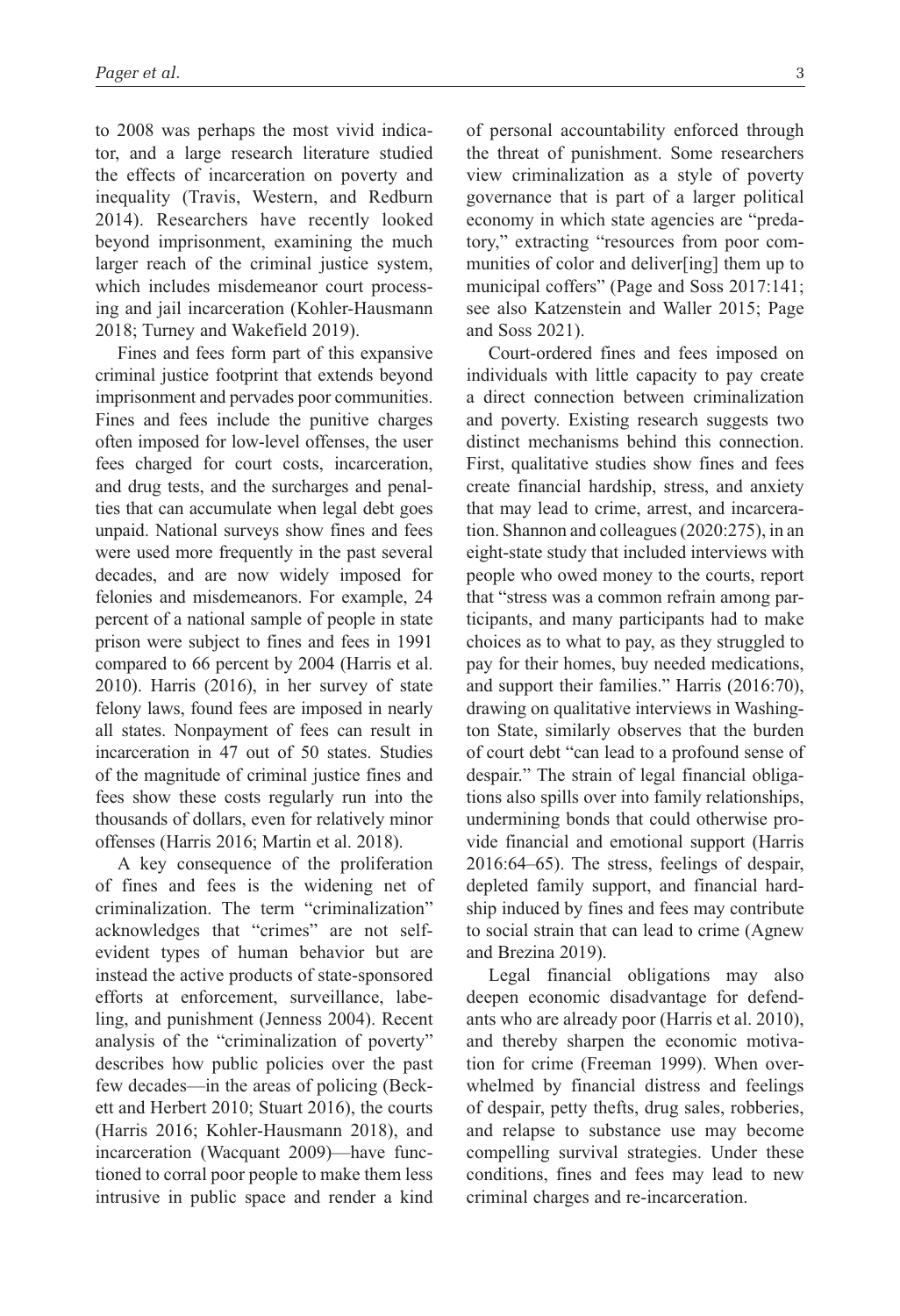Criminogenic effects of fines and fees contrast with a common justification among policymakers that fines and fees enforce accountability and deter future crime (Council of Economic Advisors 2015; Ruback and Bergstrom 2006). Qualitative research has found that study respondents with court debt sometimes felt fines were justly retributive (Harris 2016:57; Pattillo and Kirk 2020). Subjective feelings of the fairness of the penalty, combined with its financial cost, may deter criminal activity. Thus, evidence for deterrence has been reported for fines for driving offenses (Yu 1994), restitution payments (Ruback et al. 2018), and financial sanctions for probationers (Gordon and Glaser 1991). Whether fines and fees cause or deter criminalized behavior is a key empirical question for our analysis.

A second possible mechanism for criminalization involves the court's response to individuals who fail to pay. People who owe legal debt regularly struggle to make payments, and courts initiate new actions for debt collection in response. Poverty, homelessness, untreated mental illness, and substance use disorders may all interfere with regular payment of court debt, and significant arrears in court payments have been found in quantitative and qualitative studies (Harris et al. 2010; Link 2019). When payments are missed and legal debt accrues, courts issue warrants, set up payment plans, and call in private debt collectors (Adamson 2020). All these efforts carry the threat of further entanglement in the system through arrest and incarceration for nonpayment. Pattillo and Kirk (2021) have described the measures taken by courts to monitor defendants and obtain payment as "coercive financialization." The imposition of legal financial obligations is just the starting point of a relationship that is simultaneously financial and controlling, in which courts act to maintain oversight, extract payment, and escalate contact in cases of nonpayment. Coercive financialization prolongs criminal justice oversight, creating a type of shadow control that surpasses the original sentence (Beckett and Murakawa 2012). The effects of coercive financialization are proportionately large for low-level, misdemeanor offenses, where sentences are relatively brief but court monitoring of legal debt can continue for years.

Whether criminalization results from illegal activity rooted in strain and hardship or from court efforts to extract payment, renewed criminal justice contact is not related to the immediate imposition of fines or fees, but to the burden of carrying legal debt. Prior research suggests two hypotheses regarding the relief of legal debts. First, if legal debt relief could sufficiently alleviate social strain and material hardship, we would expect to see fewer arrests and incarcerations associated with new offenses. However, a deterrent effect would show the opposite pattern: greater recidivism among individuals whose debts were relieved. Second, if legal debt were relieved, coercive financialization would be alleviated, and new warrants, calls from debt collectors, and other efforts at revenue extraction would be curtailed by the courts. The efforts taken by courts to recover legal debt are fundamentally an empirical issue, and such efforts vary across jurisdictions. Estimating the reduction in debt recovery efforts associated with debt relief indicates how energetically courts pursue unpaid fines and fees. The hypothesis also illuminates whether a policy of debt forgiveness would shrink the presence of the criminal justice system in people's lives.

Theories of the criminalization of poverty also raise a third hypothesis regarding the level of payments provided by individuals owing fines and fees to the criminal justice system. Does a regime of fines and fees amount to "state predation" (Page and Soss 2017, 2021) or "economic seizure" (Katzenstein and Waller 2015), in which financial resources are extracted from poor people under the threat of punishment? Quantitative evidence suggests payment rates vary greatly. State and county restitution units in Vermont and Pennsylvania, for example, report collection rates between 24 and 74 percent (Ruback 2015:1797). Qualitative interview respondents report that repayment can be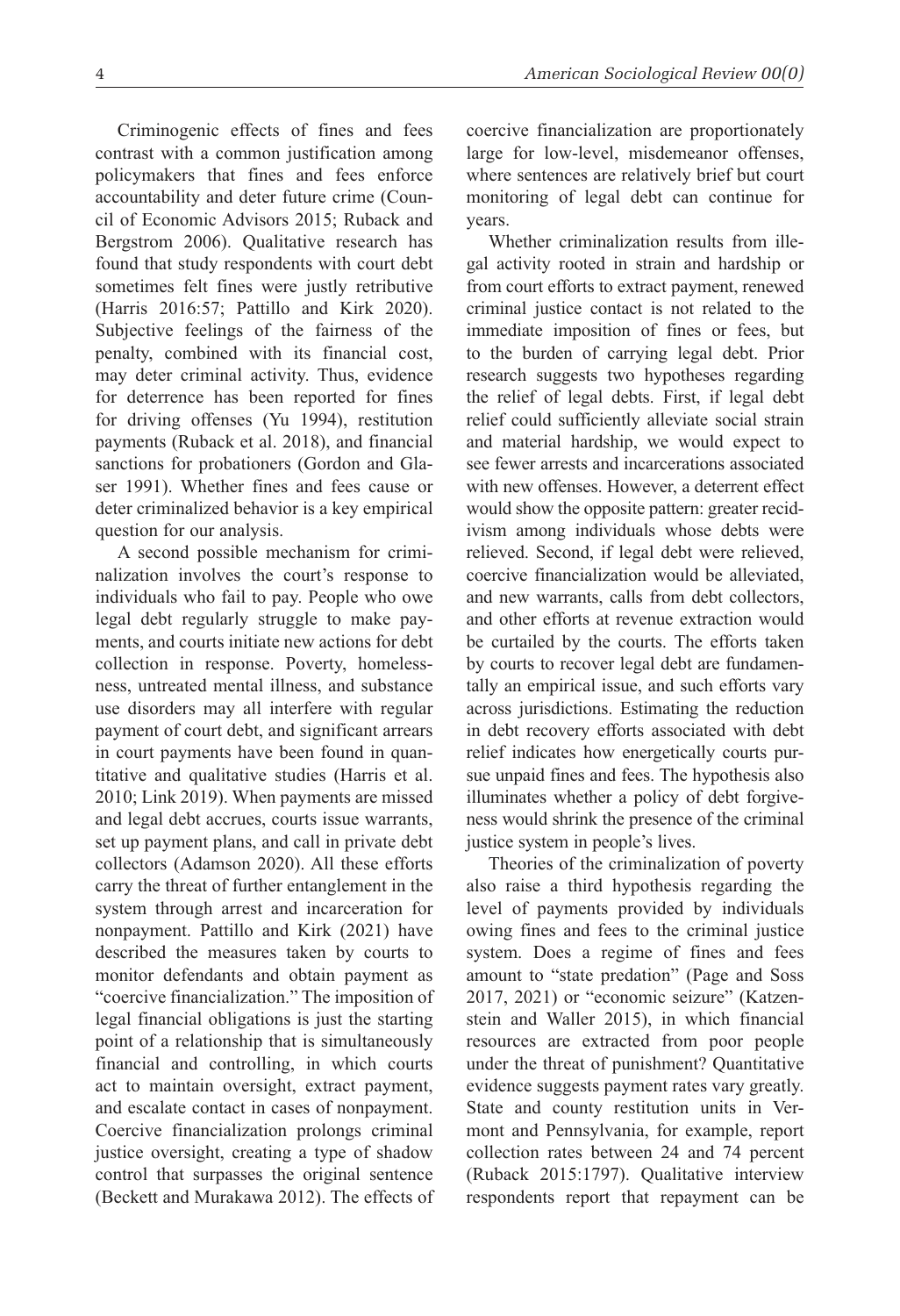"unrealistic" for those experiencing severe economic insecurity and facing thousands of dollars in debt (Harris 2016:62). The actual level of debt repayment is important for our understanding of the process of criminalization. A high level of fee payment provides evidence of predation, in which the state extracts economic resources from poor people. A low level of fee payment provides evidence against state predation for debt assessed for criminal convictions.

In summary, prior research suggests three main hypotheses in answer to the question, what happens when criminal legal debt is relieved? First, the relief of debt may reduce financial and emotional strain and thereby reduce the likelihood of new arrests and reincarceration. Second, the relief of debt may prevent a variety of court efforts at debt collection, including issuing new warrants for nonpayment and enlisting private debt collectors. Third, criminal legal debt may result in an economic transfer from a pool of mostly poor people to the state, and the relief of debt prevents such a transfer.

Quantitative studies have tried to estimate the effects of fines by regressing criminal justice outcomes, such as a new arrest or incarceration, on measures of assessed fines and fees (Iratzoqui and Metcalfe 2017). To estimate a causal effect, such studies must assume defendants with higher levels of court debt are no different from defendants with lower levels of debt in their chances of future criminal justice contact, except for their level of debt. For example, Gordon and Glaser (1991) estimated a regression of probation revocation on monetary sanctions, controlling for demographics, criminal history, and offense characteristics. The covariates are assumed to capture all the differences between defendants related to the risk of criminal justice contact, thus isolating the causal effect of monetary sanctions.

A limitation of observational studies like these is that the level of court debt may be related to unobserved variables that also affect criminal justice contact. Variables such as poverty, homelessness, untreated addiction, and adverse neighborhood environments may contribute to the accumulation of court debt and also raise the risk of criminal justice contact (Harris 2016; Shannon et al. 2020). Quantitative studies thus find associations between court debt and criminal justice contact, but this may result from the confounding effects of unobserved socioeconomic disadvantage. In addition, most quantitative studies only analyze discretionary fines and payments, and are thus uninformative about non-discretionary fees imposed on all defendants (see the studies reviewed in Iratzoqui and Metcalfe 2017:374–75).

# **FIELD SITE, RESEARCH DESIGN, AND DATA**

To estimate a causal effect of debt relief, a strong research design is needed to control for omitted variables related to fines and fees and later criminal justice outcomes. We addressed the problem of causal inference by fielding a preregistered randomized experiment in the misdemeanor court in Oklahoma County.<sup>1</sup> Our experimental results represent one of the first efforts to estimate the causal effect of the relief of fines and fees, including nondiscretionary fees for court costs, prosecution, and probation supervision.

### *Fines and Fees in Oklahoma County*

Beginning in the early 2000s, the Oklahoma state legislature began to cut funding for court operations but allowed the imposition of fees to cover the lost revenue. Fines and fees became a growing concern for criminal justice reform advocates and for court actors who faced shrinking state budgets (Gatewood 2018). We chose our field site, Oklahoma County, because of its extensive use of court fees intended to fund basic court functions like prosecution and indigent defense, and because key decision-makers, including the Presiding Judge, the District Attorney (DA), and the Public Defender were willing to host the study and provide letters of support as part of the IRB approval.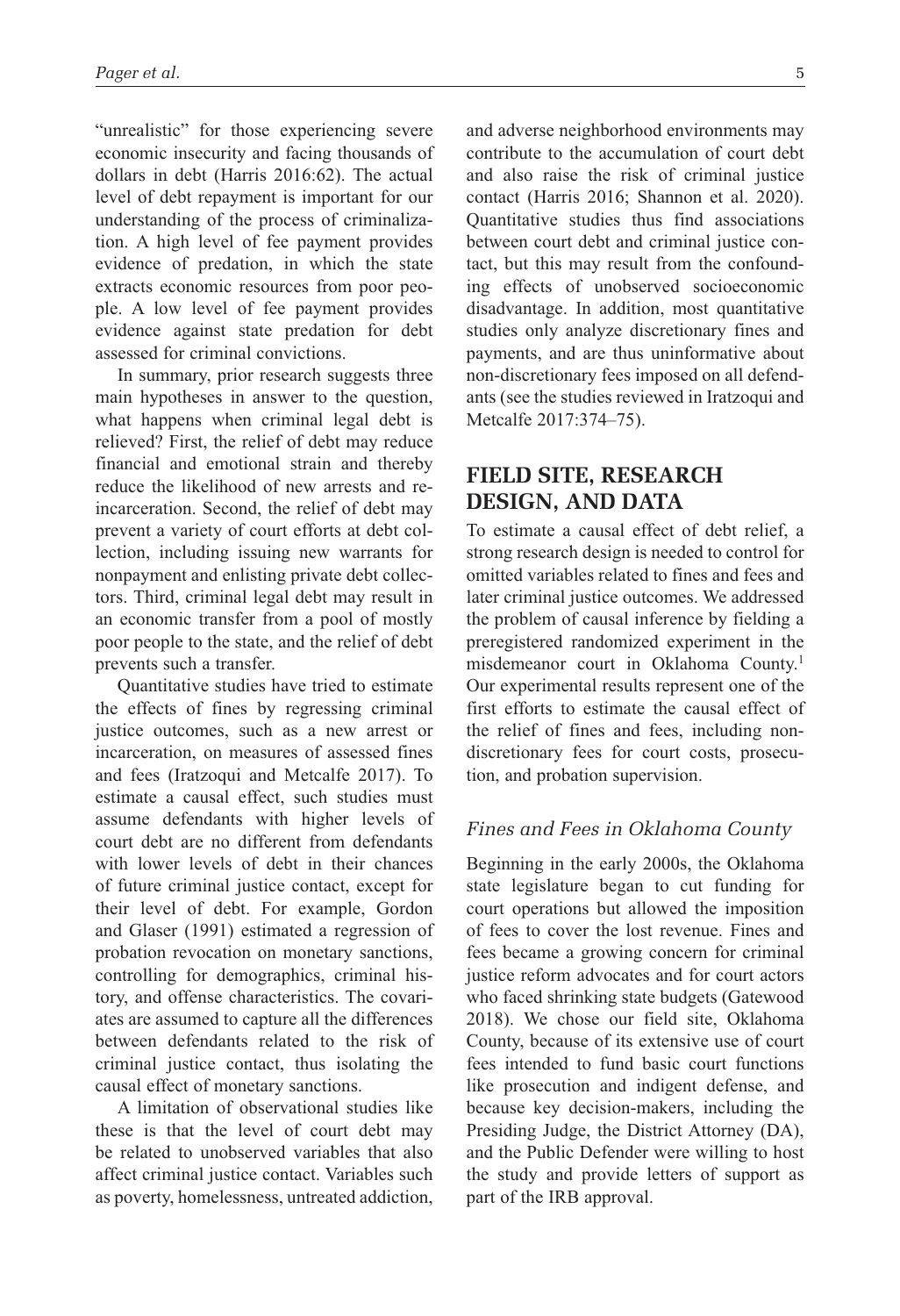A misdemeanor case in Oklahoma County generates a complex web of fines and fees. Most financial obligations incurred by a misdemeanor defendant fall into one of three categories: court costs, supervision fees, and prosecution fees. Court costs begin to accrue when an arrest warrant is issued (at a charge of \$75) and continue through a case's resolution. Fees are earmarked by state law to pay for courthouse security, trauma care, law enforcement training, victim compensation funds, awareness initiatives, education programs, and many other state uses, which are not necessarily related to an individual's case. For example, drug possession convictions with no apparent victim are still assessed a fee for the state's victim compensation fund.

People convicted of misdemeanor offenses are directed to the court clerk's office to pay the costs on the case or set up a payment plan. By setting up a payment plan, the defendant defers payment for one month; defendants usually elect to pay the minimum allowed \$25 per month until all costs are paid. If scheduled payments are missed, judges can issue failure-to-pay warrants and orders to intercept state tax refunds, called "tax intercepts." They may also turn over debt from late payments to a private collection agency that applies its own 30 percent surcharge as a fee for its services. A payment plan sets a court appearance date in two years' time on the "cost docket" or in "cost court." If the defendant has not paid the outstanding balance by the time of their date in cost court, the judge will issue a warrant for failure to pay. As a matter of local policy, the Oklahoma County Sheriff's office directs individuals with failure-to-pay warrants to cost court rather than arresting them.

A misdemeanor conviction in Oklahoma County can result in a sentence to probation that includes charges for supervision fees. During our field period, probation supervision was provided by a private vendor that worked closely with the DA's office. The vendor charged \$40 per month; on average, study respondents who were sentenced to probation owed \$511 to the vendor over the course of their sentence. A small number of cases were sentenced to be supervised by the DA rather than the private vendor. DA supervision also costs \$40 per month. Debt from probation fees leaves people vulnerable to incarceration. If the supervision fee has not been paid, the DA's office can request accelerated sentencing for defendants on probation whose sentences were deferred, or the DA's office can seek a revocation of probation, which results in incarceration.

Finally, people with misdemeanor convictions must also pay prosecution fees that are intended to help fund the operation of the DA's office. DA offices in Oklahoma can impose a \$40 per month fee on anyone sentenced to private probation supervision, even though the DA's office does not carry out the supervision itself. In practice, this means many individuals who are placed on probation owe \$80 per month—half to the DA's office in the form of prosecution fees and half to the private probation vendor. Study respondents who were charged prosecution fees owed, on average, \$513 to the DA's office over the course of their supervision sentence. As with supervision fees, failure to pay the prosecution fee can result in the DA's office filing a request for acceleration of the date of a deferred sentencing proceeding or the revocation of a suspended sentence. Sentencing or revocation often lead to the extension of supervision periods and more time for the defendant to pay, rather than the enforcement of the original sentence.

# *Enrollment, Randomization, and Follow-Up*

Study respondents were recruited between September 2017 and January 2019 and randomized through March 2019. Researchers reviewed each week's court docket and selected individuals who were charged with a misdemeanor offense and were represented by the Oklahoma County Public Defender's Office. During our field period, the Public Defender represented 86 percent of cases in misdemeanor court. Driving-under-theinfluence (DUI) and domestic violence cases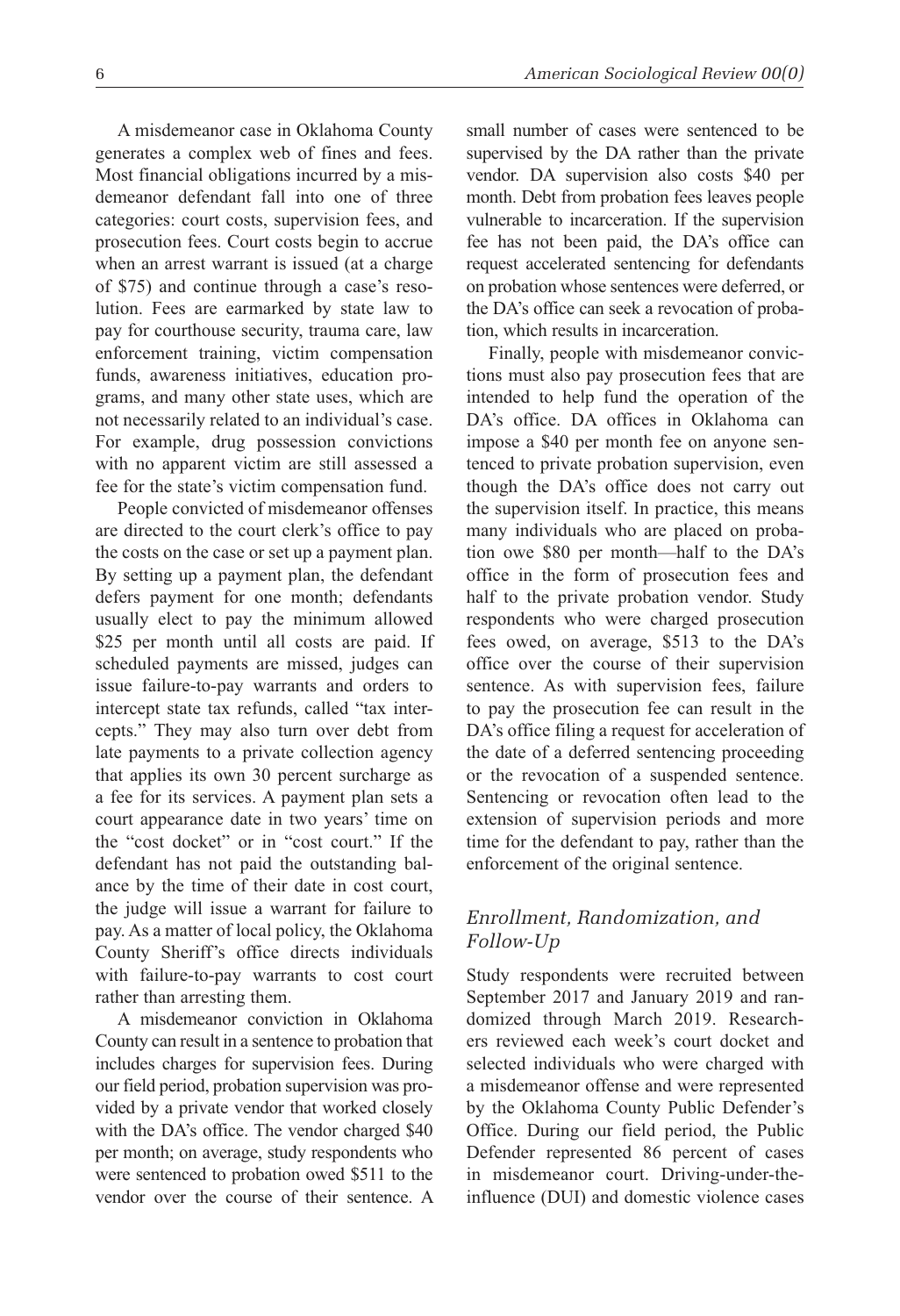were excluded from the study at the request of the DA. DUI cases accounted for 21 percent of the misdemeanor docket and domestic violence cases for 16 percent. Rates of private representation for DUI (20 percent) and domestic violence (16 percent) were only slightly higher than the overall rate (14 percent), suggesting our sampling frame had a similar economic status as defendants in the misdemeanor court as a whole. About half the respondents were recruited to the study in court when they returned for their court date, having paid bond. The other half of respondents had not paid bond and were recruited in jail while awaiting their court date. Just over 6 percent of potentially eligible participants did not consent to the initial survey and were thus excluded from the study. We did not disclose the possibility of debt relief during enrollment so as to avoid creating undue pressure to participate in the study or influencing case dispositions.

For study recruitment, researchers approached prospective respondents either in the courtroom as they waited for their case to be called, or in jail as they waited to speak to a public defender or to be escorted back to their cells after speaking to a public defender. We administered a short interview with prospective respondents who consented to participate. If individuals were convicted and assessed fines and fees, they were assigned to either the treatment or control groups using a random number generator. In cases involving co-defendants, only one defendant was selected for study participation to minimize spillover effects between respondents. Individuals whose cases ended in acquittal or dismissal were not assessed court fees and were excluded from the study. Study recruitment yielded  $N = 606$  respondents, of whom 295 were randomly assigned to treatment and 311 to the control group. With samples of this size, the experiment was powered at the 80 percent level to detect a 10-percentage-point reduction in new criminal charges if the control group recidivism rate was 30 percent.

For participants assigned to the treatment group, we filed court orders that waived all current and prior Oklahoma County court fines and costs on felony and misdemeanor cases, as well as supervision and prosecution fees on the current case. The court's fee waiver was provided through an agreement we negotiated to pay a flat sum for costs owed to the court for each treatment-group respondent. We also paid a flat sum to the DA's office for each treatment respondent sentenced to pay prosecution or DA supervision fees. Treatment respondents ordered to probation had their fees paid by the study, but they still needed to comply with the conditions of supervision, which typically involved programming, drug testing, and avoiding new arrests. Some study participants were ordered by the court to attend classes on substance use disorders and anger management, for example. In these cases, class fees were paid by the study, and treatment-group participants were still required to attend the classes.

Because relief from any type of financial obligation is a presumptive increase in an individual's welfare, there is a potential ethical problem with randomized relief from these costs. However, we did not know the effective size of the welfare gains that relief would cause before the study, and we were constrained in how many individuals to whom we could offer relief by the limited size of the study's budget. Under these conditions, a random lottery was an ethically fair way to allocate fee and fine relief.

Table 1 lists debt from prior cases and the main categories of court-related debt for treatment and control respondents. Because data on prior case debt were lost for treatment respondents, we rely on data from the control group to describe the level of outstanding prior case debt. Over half of the control-group respondents had outstanding court costs in Oklahoma County and owed an average of \$1,779 for prior criminal cases. On the current case, nearly all treatment and control respondents were assessed court costs that averaged just over \$700. DA and probation fees were assessed for nearly 40 percent of the sample and together totaled over \$300. In addition to court costs, supervision fees, and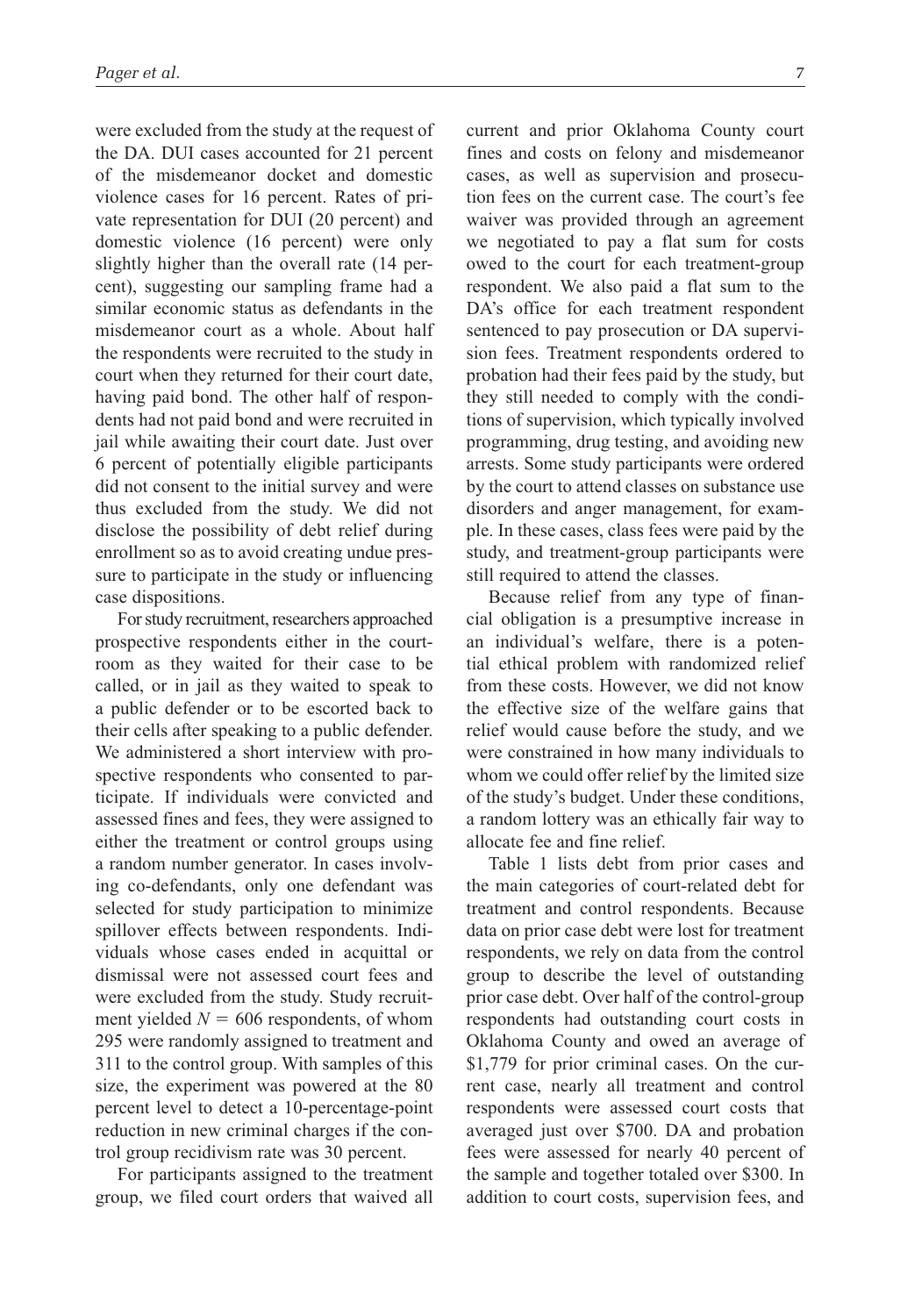|                            | Percent Owing (%) |          | Mean Amount Owed (\$) | Difference<br>in Means |                 |
|----------------------------|-------------------|----------|-----------------------|------------------------|-----------------|
|                            | Treatment         | Control  | Treatment             | Control                | <i>p</i> -value |
| Prior Cases                |                   |          |                       |                        |                 |
| Outstanding costs and fees |                   | 53.7     |                       | 1,779.19               |                 |
| Current Case               |                   |          |                       |                        |                 |
| Court costs                | 99.7              | 100.0    | 714.74                | 737.89                 | .44             |
| DA prosecution fee         | 39.0              | 37.9     | 201.49                | 192.99                 | .72             |
| Private probation fee      | 36.9              | 37.6     | 187.97                | 192.99                 | .82             |
| DA supervision fee         | 3.1               | 3.5      | 16.27                 | 15.56                  | .92             |
| Mandatory classes fee      | 1.0               | $\Omega$ | 6.51                  | .00.                   | .10             |
| Fines                      | 2.7               | 2.3      | 3.22                  | 1.25                   | .30             |
| Total current costs        | 100.0             | 100.0    | 1,130.20              | 1,140.69               | .85             |
| Sample size $(N)$          | 295               | 311      | 295                   | 311                    |                 |

**Table 1**. Court-Ordered Costs for a Sample of Indigent Misdemeanor Defendants in Oklahoma County

*Note:* Data on outstanding court costs and fines are only available for control cases. The reported amounts owed for current and prior cases are unconditional means that are calculated to include respondents who did not owe for that cost category. The *p*-values are for *t*-tests of the differences in mean amounts owed between the treatment and control groups. The *p*-value for the joint test of significance is .39.

prosecution fees, a few respondents were also assessed fees for court-ordered classes. The average cost of a misdemeanor case for the treatment group totaled \$1,130, compared to \$1,141 for the control group. Summing prior debt and current costs, control group participants owed an average of \$2,920 at the time of their most recent misdemeanor conviction. To implement the debt relief, the court deleted from the county record system the amounts owed by treatment respondents. As expected from the randomization, we found no significant differences in the mean amounts owed by treatment and control groups.

Although the treatment paid off a wide range of fees, the experiment omitted several categories of court debt. Respondents were not relieved of any court-ordered restitution or court-related debt owed to any counties other than Oklahoma County, or to any municipal government, including Oklahoma City. If a respondent was convicted of a new offense after randomization, the new debt was not relieved.

To inform treatment respondents that their current and prior costs had been relieved by court order, we made phone calls, sent emails, and communicated through social media accounts. We also sent letters to control respondents thanking them for their participation and providing basic information about their cases and associated costs. We conducted surveys that indicated 80 percent of treatment respondents were aware they no longer owed fines and fees in Oklahoma County. If a respondent's knowledge of their treatment status led to reduced strain, and ultimately lowered the risk of new charges and convictions, then failure to inform respondents would have tended to shrink treatment effects on charges and convictions to zero.

Nineteen cases, or 3 percent of the sample, were not in full compliance with the treatment assignment. Of these 19, three control respondents had their debt relieved by mistake. Another 16 treatment respondents had at least one case in their history that was not included in the initial debt relief treatment. Those cases were later found and associated court fines and fees were waived. Our analysis here estimates intent-to-treat effects based on a respondent's status at random assignment. In Appendix Table A1, we report the effects of the treatment on the treated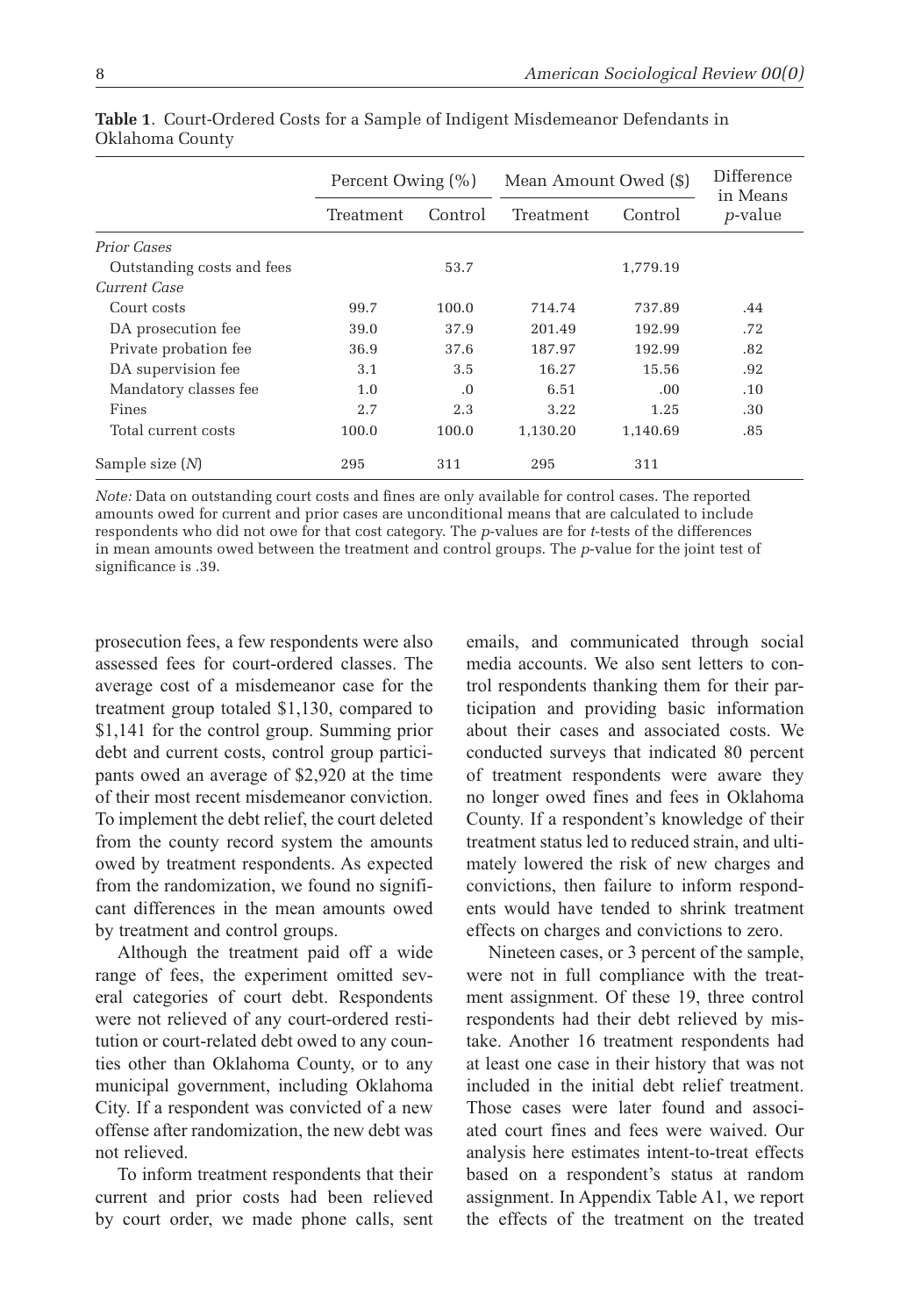using two methods: instrumental variables with assignment status as an instrument for implemented treatment, and ordinary least squares with implemented treatment as the independent variable. Only 3 out of 611 cases were fully noncompliant, another 16 were partially noncompliant, and noncompliance was random, so the intent-to-treat estimates are similar to the instrumental variables and treatment-on-treated estimates.

#### *Data and Descriptive Statistics*

Our main data sources were a baseline survey, administrative court records, and county jail records. We surveyed study participants either in jail or in court prior to case disposition. The baseline survey included questions on demographics, sources of income, substance use, housing, whether the respondent had a driver's license, and prior debt.<sup>2</sup> We observed baseline criminal history, charges, disposition dates, and sentences from state court records. More generally, electronic records for criminal processing were decentralized and sometimes incomplete. For example, the DA collects restitution using a separate web portal from the court cost payment system. As a result, some outcomes, such as arrest and restitution payments, were not readily available.

We grouped the dependent variables for analysis into three main categories. First, to test the hypothesis that relief of fines reduces the likelihood of criminalized behavior, we recorded new criminal charges in the Oklahoma County court, new convictions, and jail bookings after the initial case. New charges, convictions, and jail incarceration are system actions, but they represent responses by police and the courts to new behavior rather than a direct response to prior court debt. Second, to test the hypothesis that relief of fines and fees reduced new court action, we measured new court action related specifically to court-related fees, including new warrants, any new court debt (that might result from warrant fees, interest charges, or penalties), tax intercepts, and referral of outstanding debt to a private debt collector. Finally, to test whether fines and fees produced an economic transfer to the criminal justice system, we recorded whether respondents made payments to the court and the amount they paid. We did not observe payments respondents may have made to the probation agency or the DA's office.

We can assess the implementation of the randomization and sample characteristics by examining the means of covariates that may be associated with the outcomes of interest. Table 2 reports demographic, socioeconomic, and criminal history characteristics of the study participants. Public defender clients in the Oklahoma County misdemeanor court are mostly poor and contending with poor health and economic insecurity. The participants were mostly male, in their mid-30s, on average, and over half were non-White. Over half the sample were jobless at the baseline interview. Slightly fewer than half were enrolled in public assistance. Nearly two-thirds reported problems with drugs or alcohol, 40 percent had a diagnosis of mental illness, and 31 percent reported being homeless. Most study participants faced charges for low-level offenses (drug possession or petty thefts); only 5 percent were charged with a violent offense. Given our high rate of study participation from the eligible population and the small differences in public defender representation rates between the eligible and ineligible charges, we think the sample is generally representative of individuals represented by the public defender in the Oklahoma County misdemeanor court. Sample characteristics are also similar to those found in other studies of court-involved respondents, who tend to be poor, insecurely housed, and with a history of substance use and mental illness (Harris 2016; Shannon et al. 2020; Western et al. 2015).

Consistent with randomization, the difference in means for the treatment and control groups is small for nearly all baseline characteristics. Unemployment is higher in the treatment group, suggesting relatively more disadvantage among study participants whose fees were waived. However, the control group shows a difference in the opposite direction for self-reported drug use, suggesting random assignment was not systematically violated to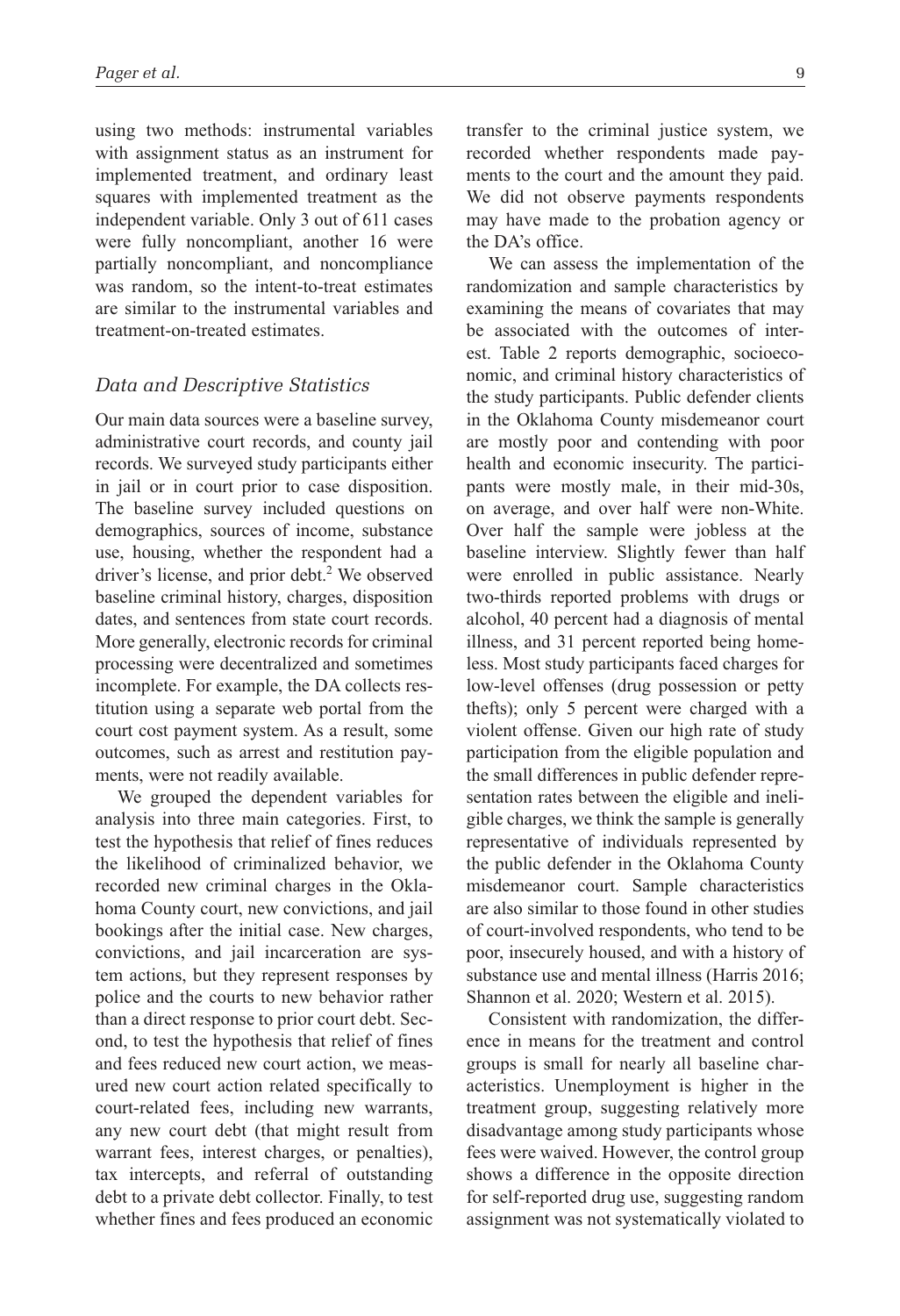|                                      | Full<br>Sample | Treatment<br>Group | Control<br>Group | Difference<br>in Means<br><i>p</i> -value |
|--------------------------------------|----------------|--------------------|------------------|-------------------------------------------|
| Demographic Characteristics          |                |                    |                  |                                           |
| Male                                 | .66            | .67                | .64              | .49                                       |
| Age (years)                          | 36.04          | 35.86              | 36.22            | .68                                       |
| White                                | .43            | .40                | .46              | .20                                       |
| <b>Black</b>                         | .31            | .33                | .29              | .29                                       |
| Hispanic                             | .07            | .08                | .06              | .37                                       |
| Native American                      | .10            | .10                | .09              | .79                                       |
| Other                                | .09            | .09                | .10              | .56                                       |
| Socioeconomic Characteristics        |                |                    |                  |                                           |
| Unemployed                           | .58            | .63                | .53              | .01                                       |
| Public assistance                    | .49            | .49                | .49              | .90                                       |
| Other debt over \$1,000              | .40            | .38                | .42              | .35                                       |
| High school or less                  | .52            | .53                | .51              | .64                                       |
| Mental health condition              | .40            | .41                | .39              | .71                                       |
| Homeless                             | .31            | .30                | .33              | .48                                       |
| Substances a problem                 | .61            | .56                | .65              | .02                                       |
| No valid driver's license            | .74            | .75                | .74              | .73                                       |
| Current Offense and Criminal History |                |                    |                  |                                           |
| Drug offense                         | .55            | .53                | .57              | .41                                       |
| Property offense                     | .27            | .27                | .26              | .83                                       |
| Violence offense                     | .05            | .05                | .06              | .46                                       |
| In jail at enrollment                | .50            | .49                | .50              | .80                                       |
| Prior charge in OK County            | .53            | .52                | .55              | .44                                       |
| Prior charge outside OK County       | .32            | .30                | .34              | .27                                       |
| Sample size $(N)$                    | 606            | 295                | 311              |                                           |

**Table 2**. Means of Baseline Characteristics by Treatment Status, Oklahoma County

*Note:* Means are reported for respondents with non-missing values. The *p*-values are for a *t*-test of the difference in means between treatment and control groups. The *p*-value for the joint test of significance for the full sample is .29. For this test, missing values are replaced with 0, except for age, which is replaced with the sample mean.

treat more or less disadvantaged study participants. A joint test of the differences between treatment and control means yields a *p*-value greater than 10 percent, indicating we cannot reject the null hypothesis that the characteristics of the two groups are equal.

## *Methods*

For respondent  $i$  ( $i = 1, 2, \dots, N$ ), we estimate treatment effects with ordinary least squares regressions of the following form:

$$
Y_i = \beta_0 + \beta_1 T_i + \varepsilon_i,
$$

where  $Y_i$  is the outcome of interest,  $T_i$  is a dummy variable indicating assignment to

treatment, and  $\varepsilon_i$  is a random error with zero mean. Other studies of criminal justice involvement have found larger negative effects for Black men (Pager 2003; Pager, Western, and Bonikowski 2009), so we explore racial variation by estimating treatment effects for White and non-White participants. We also examine heterogeneity by employment status and self-reported substance use because these covariates were unbalanced between the treatment and control groups.

Given random assignment of the treatment, raw differences in mean outcomes without controlling for covariates yield unbiased estimates of treatment effects (Freedman 2008; Lin 2013; Mutz, Pemantle, and Pham 2019). However, covariate controls can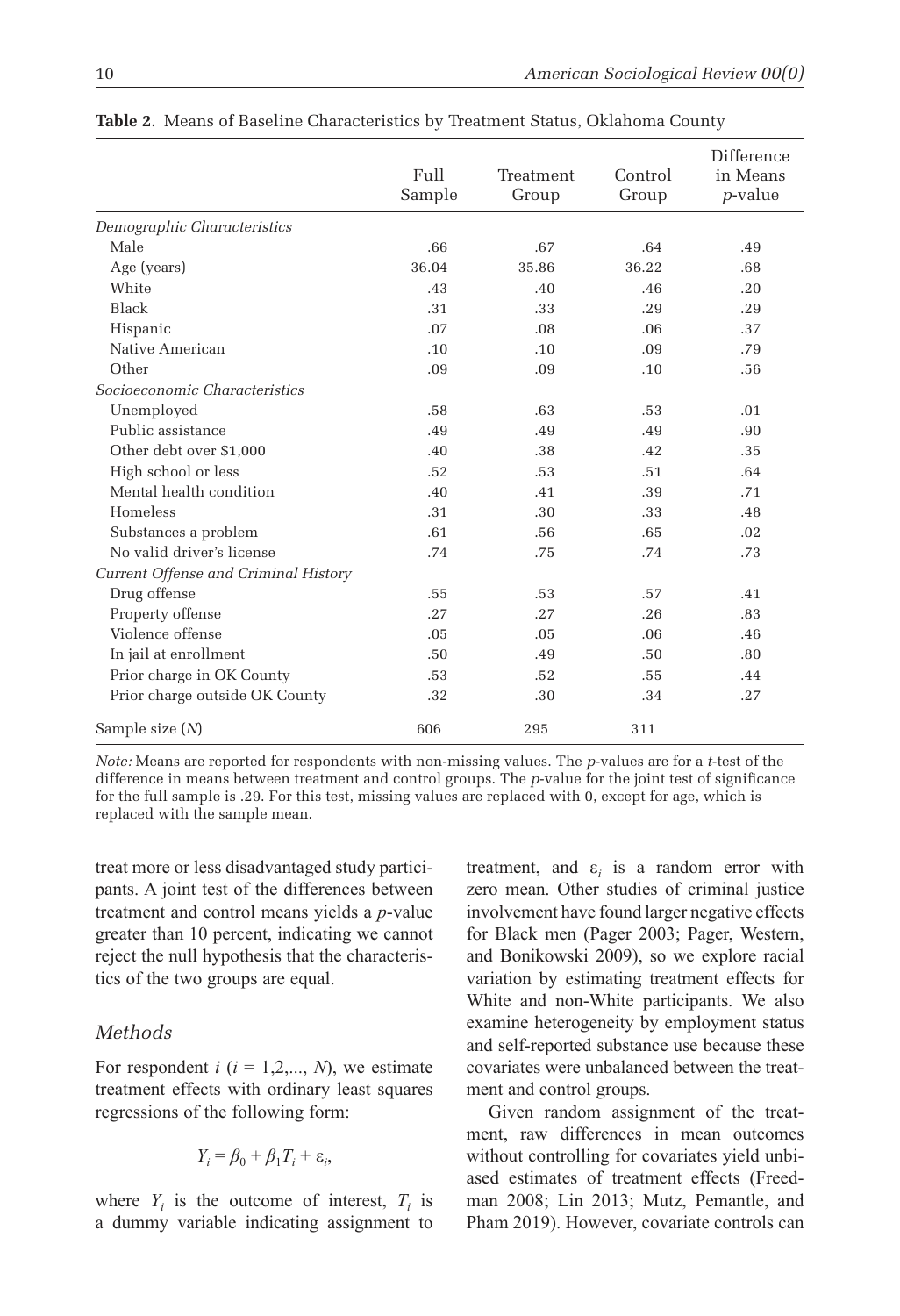

**Figure 1.** Mean Levels of New Criminal Justice Contact for Treatment and Control Groups in the 12 Months after Randomization, Oklahoma County *Note:* Ninety-five percent confidence intervals are indicated for the treatment group.

reduce the residual variance and improve the precision of estimated treatment effects. Additional precision is gained if covariates are strongly predictive of outcomes (Lin 2013). We report covariate-adjusted treatment effects in Appendix Figures A1, A2, and A3.

# **RESULTS**

Figure 1 reports monthly means for the treatment and control groups for the measures of new criminal justice contact. In the first three months after a misdemeanor conviction, respondents whose fines and fees were waived were significantly less likely to be charged with a new offense and also had a lower rate of new criminal convictions. We

find no difference between the treatment and control groups for new jail bookings. At one year after the initial conviction, treatment effects are close to zero for the three measures of criminal justice contact. The results suggest the relief of fees reduces crime for several months, but after a year they neither contribute to crime nor do they have any specific deterrent effect.

Figure 2 reports the monthly treatment and control means for court action. In contrast to the small treatment effects for new criminal justice contact, we find large and significant differences in court actions based on treatment assignment. Six months after the initial case, the Oklahoma County misdemeanor court was about 13 percentage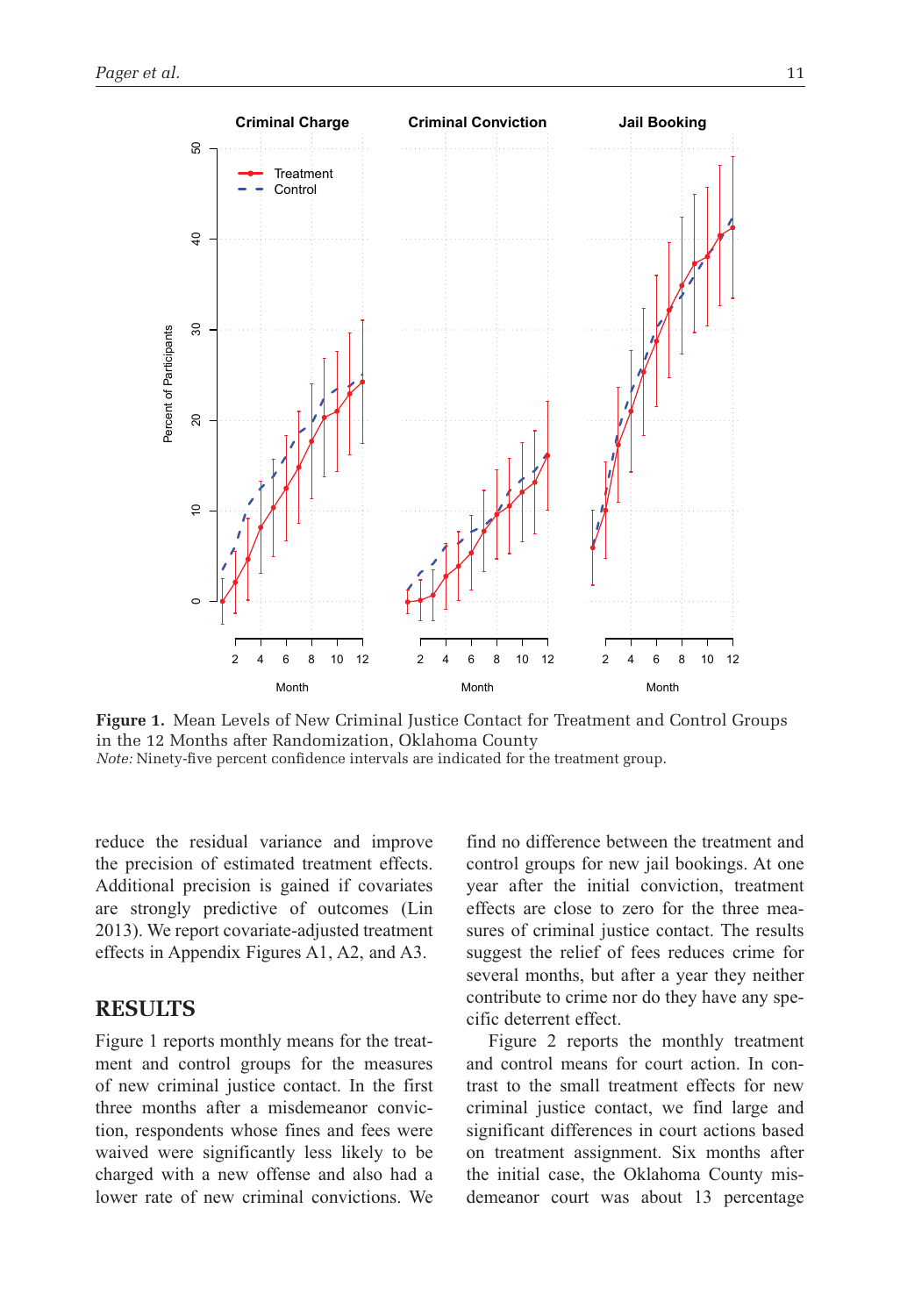

**Figure 2.** Mean Levels of New Court Actions for Treatment and Control Groups in the 12 Months after Randomization, Oklahoma County *Note:* Ninety-five percent confidence intervals are indicated for the treatment group.

points more likely to issue a new warrant for control-group participants. Significantly more control-group participants had accumulated additional debt and had their outstanding fees sent to private collectors. We also observed a sharp growth in the proportion of control participants for whom the court ordered a new intercept for state income tax refunds in the months following treatment assignment. Additional analysis shows the longterm treatment effects on warrants resulted from the large increase in the number of failure-to-pay warrants among control-group participants (see Appendix Figures A4 and A5). In short, the Oklahoma County court took a range of steps to recover outstanding fees. Each of these steps created the possibility of continuing legal jeopardy.

Figure 3 shows the pattern of payments over time. Most control participants who made a payment did so in the first six months; few additional participants began making payments after that point. Treatment participants, relieved of court debt that was outstanding at the time of randomization, made virtually no payments to the court in the year after their initial cases.<sup>3</sup> Further analysis shows that, among the control-group respondents, only 11 percent paid an amount that represented 10 percent or more of the debt assessed on the current case. Only 5 percent of control respondents paid an amount equivalent to at least one year's worth of payments on a payment plan (\$300). Among the 22 percent of control participants who made at least one payment, the median amount paid was \$100. The 25th percentile total payment was \$50, and the 75th percentile was \$275. Even among control-group participants who made court payments, few made significant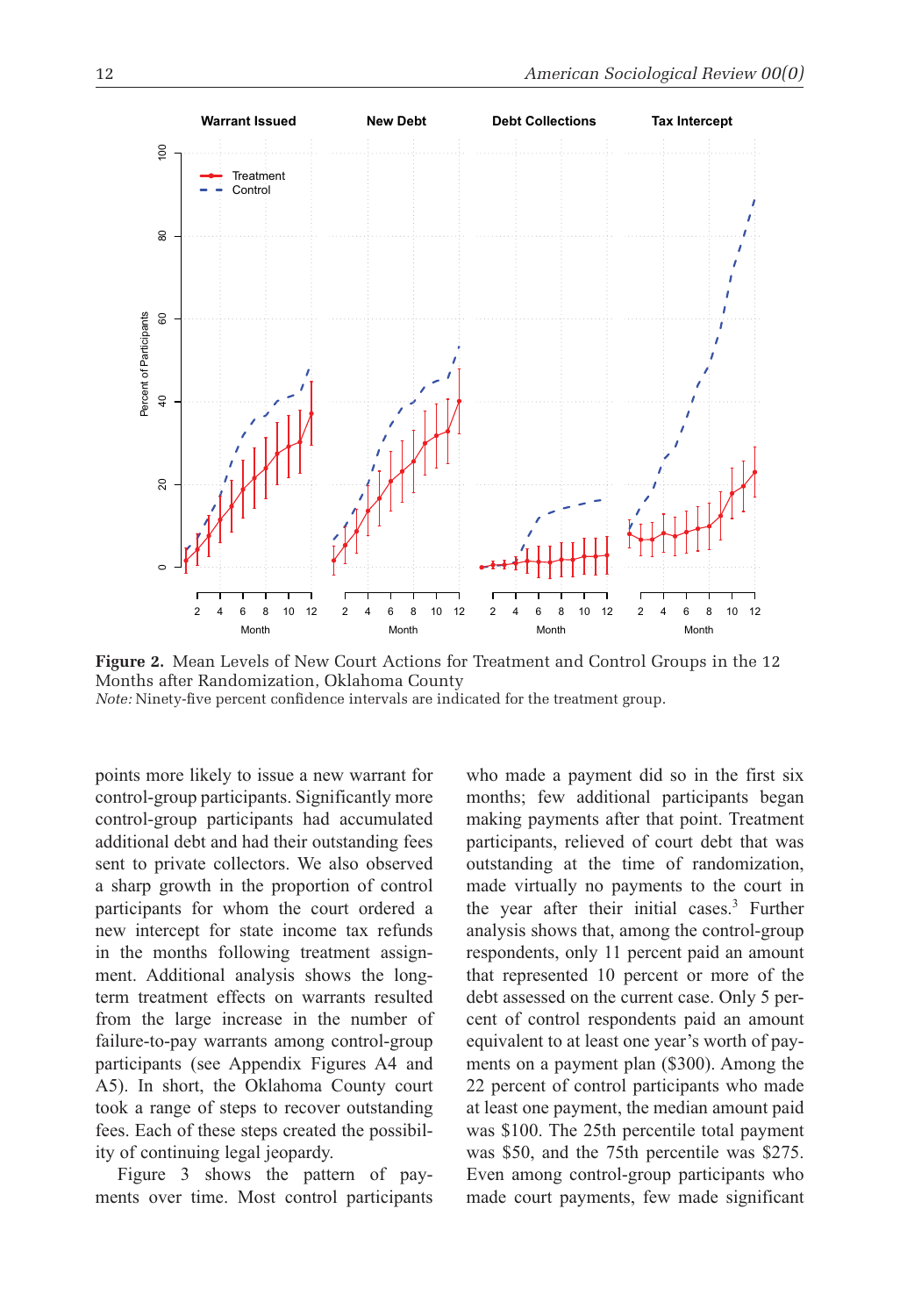

**Figure 3.** Mean Levels of Debt Payment for Treatment and Control Groups in the 12 Months after Randomization, Oklahoma County *Note:* Ninety-five percent confidence intervals are indicated for the treatment group.

progress toward paying off debt on their new case (\$1,141, on average) or outstanding court costs (\$1,779, on average) one year after randomization.

Table 3 shows a summary of 12-month treatment effects. Results for new criminal justice contact indicate that the relief of legal debt does not affect the likelihood of new charges, convictions, or jail bookings after one year. However, relief of fines and fees significantly reduced new court action in the form of new warrants, new debt, tax intercepts, and private debt collection. Relief of fines and fees decreases the probability of new warrants and new debt by about a quarter (.13/.50 *=* .26 for warrants, .14/.53 *=* .26 for new debt). Whereas state tax refunds were ordered to be intercepted for 89 percent of control-group participants, only 22 percent of treatmentgroup participants were issued tax intercepts. One in six control-group respondents had their court fees sent to a private debt collector, compared to only 2 percent in the treatment group.

Table 3 also reports debt payment by the study respondents. In the year after their initial case, control-group respondents were more likely to make a payment and had paid significantly more than treatment respondents who were relieved of court debt. Despite significant outstanding debts for control participants, nearly 80 percent made no court payments after conviction, and the average level of payments totaled \$43—less than 4 percent of the average court fees levied on the current case.

To explore treatment-effect heterogeneity by race, Table 4 reports 12-month treatment effects for White and non-White respondents. The control rates of criminal charges, convictions, warrants, and jail bookings are higher among non-White than among White participants. However, the magnitude and significance of treatment effects are similar for both race groups and similar to the full-sample treatment effects.

To assess the robustness of the results, we explore the heterogeneity of treatment effects by employment status and substance use. Results for jobless and employed respondents are similar to those obtained for the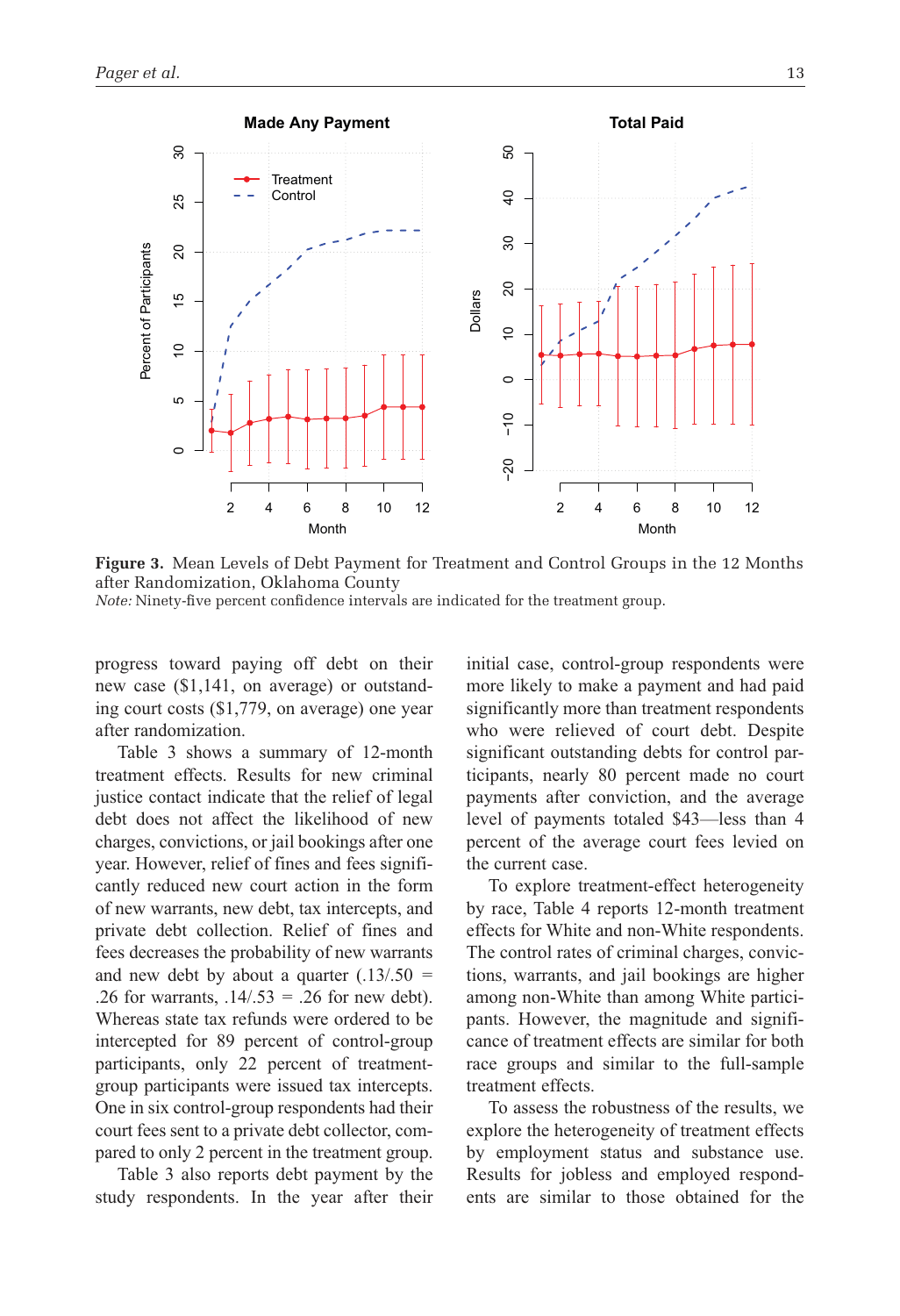|                              | Control Mean | <b>Treatment Effect</b> |
|------------------------------|--------------|-------------------------|
| New Criminal Justice Contact |              |                         |
| Criminal charge              | .251         | $-.003$                 |
|                              | (.025)       | (.035)                  |
| Conviction                   | .164         | $-.001$                 |
|                              | (.021)       | (.030)                  |
| Any jail booking             | .424         | $-.014$                 |
|                              | (.028)       | (.040)                  |
| Number of bookings           | 1.019        | .082                    |
|                              | (.110)       | (.179)                  |
| <b>New Court Actions</b>     |              |                         |
| Warrant                      | .495         | $-.129**$               |
|                              | (.028)       | (.040)                  |
| New debt                     | .534         | $-.144**$               |
|                              | (.028)       | (.040)                  |
| Tax intercept                | .891         | $-.670**$               |
|                              | (.018)       | (.030)                  |
| Debt in collection           | .164         | $-.140**$               |
|                              | (.021)       | (.023)                  |
| Debt Payment                 |              |                         |
| Any debt paid                | .222         | $-.181**$               |
|                              | (.024)       | (.027)                  |
| Amount paid (\$)             | 42.803       | $-36.411**$             |
|                              | (7.342)      | (8.850)                 |
| Sample size $(N)$            | 311          | 295                     |

**Table 3**. Control Group Mean and 12-Month Treatment Effects, Oklahoma County Misdemeanor Defendants

full sample (see Table 5). Treatment effects for new criminal justice contact are mostly close to zero, except for jail bookings. Jobless respondents were booked into jail at higher rates than were respondents employed at baseline, but there is evidence that debt relief reduces jail bookings for the jobless. Among the employed, the treatment coefficient is large and positive, but not statistically significant. The effect of fee relief on new court action also appears stronger for jobless respondents. Employed respondents also recorded large negative treatment effects for intercepts on state tax refunds and the involvement of private debt collectors. A minority of jobless and employed respondents in the control group made any payments to the court. The average level of repayment

was low for both groups, despite differences in economic circumstances: \$39 for jobless control respondents, and \$49 for employed control respondents.

Table 6 reports variation in treatment effects according to whether respondents reported having problems with drugs or alcohol. Results for the two subgroups are again similar to those obtained for the sample as a whole. Regardless of self-reported drug or alcohol problems, we find no evidence of effects of the relief of fines and fees on charges, convictions, or jail bookings. New court actions in the form of warrants, new debt, tax intercepts, and third-party debt collections are significantly more common for control respondents, both among those reporting drug or alcohol problems and those not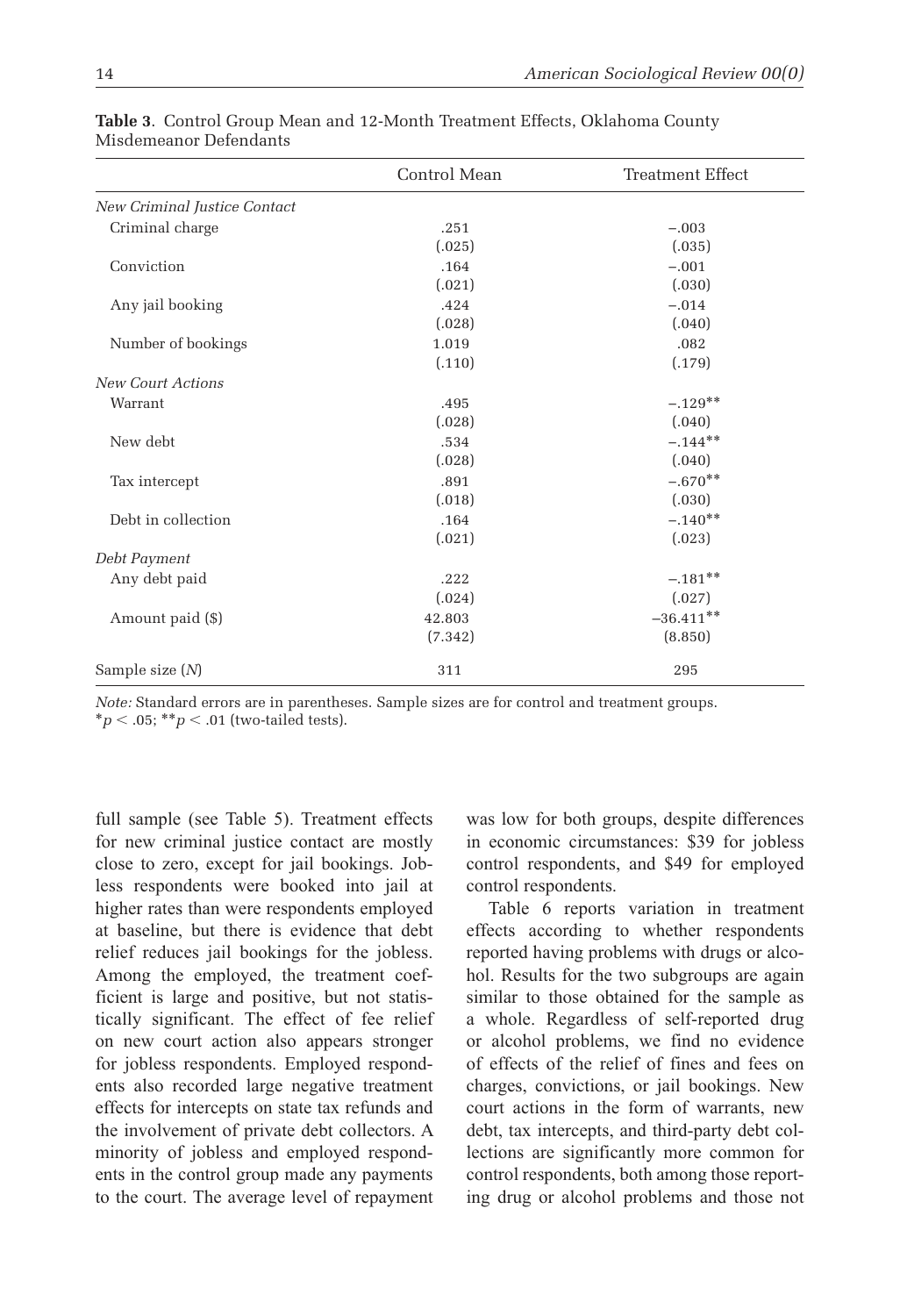|                              |                                                           | White       | Non-White |                     |  |
|------------------------------|-----------------------------------------------------------|-------------|-----------|---------------------|--|
|                              | Control<br>Treatment<br>Control<br>Effect<br>Mean<br>Mean |             |           | Treatment<br>Effect |  |
| New Criminal Justice Contact |                                                           |             |           |                     |  |
| Criminal charge              | .194                                                      | $-.035$     | .303      | .006                |  |
|                              | (.033)                                                    | (.048)      | (.035)    | (.050)              |  |
| Conviction                   | .129                                                      | $-.003$     | .194      | $-.005$             |  |
|                              | (.028)                                                    | (.042)      | (.030)    | (.043)              |  |
| Any jail booking             | .381                                                      | $-.037$     | .473      | $-.016$             |  |
|                              | (.040)                                                    | (.060)      | (.038)    | (.054)              |  |
| Number of bookings           | .763                                                      | .027        | 1.267     | .053                |  |
|                              | (.129)                                                    | (.243)      | (.170)    | (.261)              |  |
| <b>New Court Actions</b>     |                                                           |             |           |                     |  |
| Warrant                      | .424                                                      | $-.139**$   | .552      | $-.129**$           |  |
|                              | (.041)                                                    | (.059)      | (.038)    | (.054)              |  |
| New debt                     | .453                                                      | $-.126*$    | .600      | $-.166**$           |  |
|                              | (.041)                                                    | (.061)      | (.037)    | (.054)              |  |
| Tax intercept                | .878                                                      | $-.718**$   | .909      | $-.646**$           |  |
|                              | (.027)                                                    | (.044)      | (.022)    | (.040)              |  |
| Debt in collection           | .165                                                      | $-.140**$   | .158      | $-.135**$           |  |
|                              | (.031)                                                    | (.035)      | (.028)    | (.031)              |  |
| Debt Payment                 |                                                           |             |           |                     |  |
| Any debt paid                | .237                                                      | $-.179**$   | .212      | $-.184**$           |  |
|                              | (.035)                                                    | (.042)      | (.031)    | (.034)              |  |
| Amount paid (\$)             | 45.699                                                    | $-43.799**$ | 41.876    | $-32.393**$         |  |
|                              | (11.359)                                                  | (11.678)    | (9.573)   | (12.632)            |  |
| Sample size $(N)$            | 145                                                       | 125         | 159       | 169                 |  |

|             | <b>Table 4.</b> Control Group Means and 12-Month Treatment Effects for White and Non-White |  |  |  |  |  |
|-------------|--------------------------------------------------------------------------------------------|--|--|--|--|--|
| Respondents |                                                                                            |  |  |  |  |  |

reporting such problems. For debt repayment, control-group participants were more likely to make a payment to the court, but they paid very low amounts compared to the amount of court fines and fees levied. In the absence of a waiver of fines and fees, respondents would have paid around \$38 more, regardless of substance use history.<sup>4</sup>

## **DISCUSSION**

Legal fines and fees have emerged as a key area of interest for policymakers and researchers, but there is little quantitative evidence for their causal effects on criminal justice involvement. In a randomized controlled trial in a misdemeanor court in Oklahoma, we estimated the effects of the relief of fines and fees on new criminal charges and convictions, new court actions, and debt payments. Randomization of treatment assignment is important for estimating causal effects because factors like poverty, housing insecurity, untreated mental illness, substance use disorders, and a lack of social support may cause defendants to accrue court debt and are also associated with increased criminal justice involvement. If confounding factors are uncontrolled, criminal justice involvement may be wrongly attributed to the causal effect of legal debt.

We find that respondents whose fines and fees were relieved were no more likely to face new criminal justice contact after one year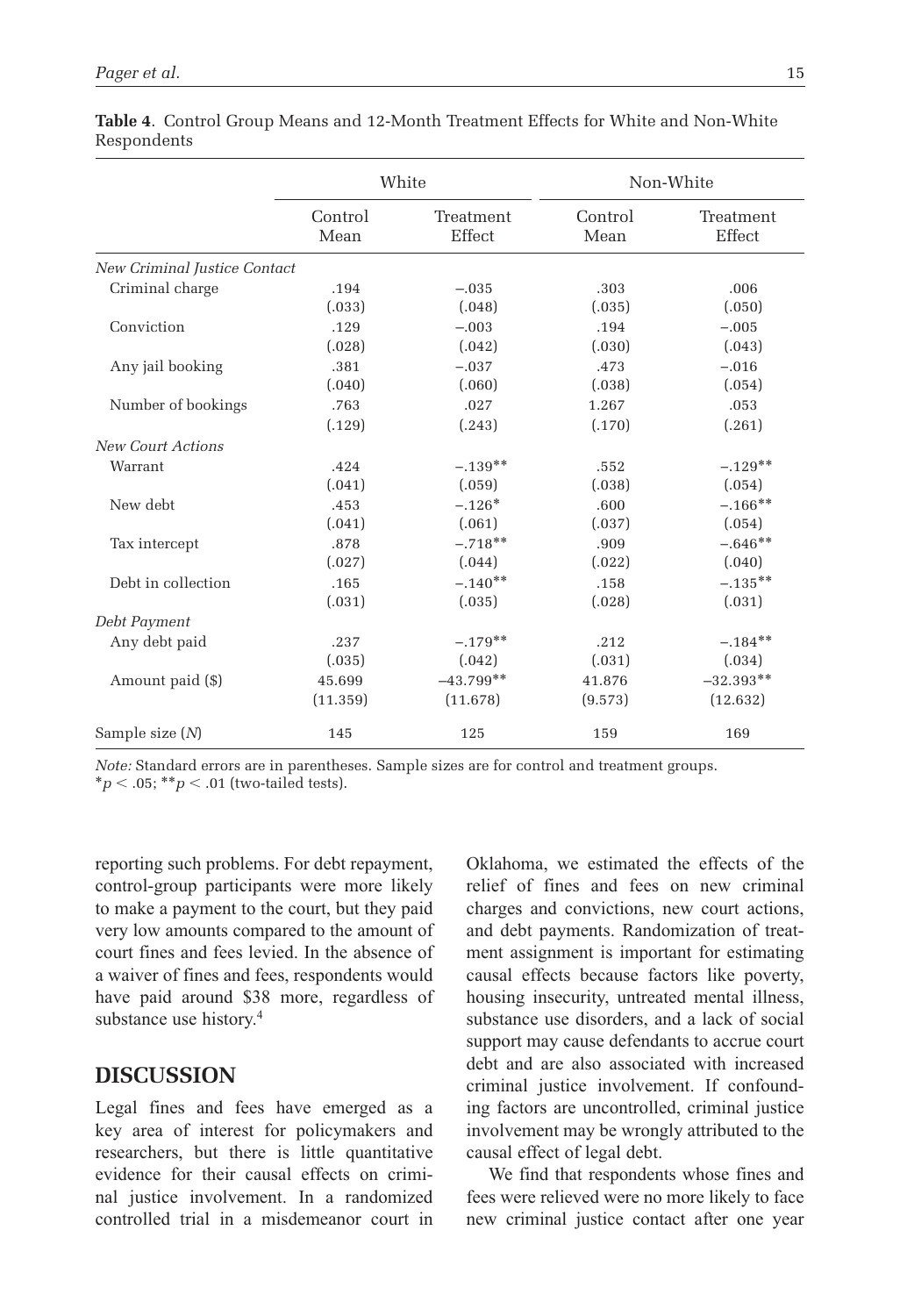|                              | Employed                               |            | Not Employed    |                     |  |
|------------------------------|----------------------------------------|------------|-----------------|---------------------|--|
|                              | Control<br>Treatment<br>Effect<br>Mean |            | Control<br>Mean | Treatment<br>Effect |  |
| New Criminal Justice Contact |                                        |            |                 |                     |  |
| Criminal charge              | .175                                   | .057       | .321            | $-.062$             |  |
|                              | (.031)                                 | (.052)     | (.036)          | (.049)              |  |
| Conviction                   | .119                                   | .011       | .204            | $-.020$             |  |
|                              | (.027)                                 | (.042)     | (.031)          | (.043)              |  |
| Any jail booking             | .322                                   | .104       | .519            | $-.119**$           |  |
|                              | (.041)                                 | (.062)     | (.039)          | (.053)              |  |
| Number of bookings           | .573                                   | .380       | 1.395           | $-.217$             |  |
|                              | (.097)                                 | (.177)     | (.181)          | (.279)              |  |
| <b>New Court Actions</b>     |                                        |            |                 |                     |  |
| Warrant                      | .448                                   | $-.077$    | .537            | $-.175**$           |  |
|                              | (.041)                                 | (.063)     | (.039)          | (.053)              |  |
| New debt                     | .497                                   | $-.080$    | .568            | $-.195***$          |  |
|                              | (.041)                                 | (.063)     | (.038)          | (.053)              |  |
| Tax intercept                | .923                                   | $-.701**$  | .864            | $-.648**$           |  |
|                              | (.022)                                 | (.046)     | (.027)          | (.041)              |  |
| Debt in collection           | .175                                   | $-.147**$  | .148            | $-.127**$           |  |
|                              | (.031)                                 | (.036)     | (.027)          | (.030)              |  |
| Debt Payment                 |                                        |            |                 |                     |  |
| Any debt paid                | .266                                   | $-.238**$  | .185            | $-.137**$           |  |
|                              | (.036)                                 | (.040)     | (.030)          | (.034)              |  |
| Amount paid (\$)             | 48.703                                 | $-35.134*$ | 38.872          | $-36.601**$         |  |
|                              | (11.115)                               | (17.090)   | (9.741)         | (10.017)            |  |
| Sample size $(N)$            | 143                                    | 108        | 162             | 185                 |  |

**Table 5**. Control Group Means and 12-Month Treatment Effects by Pre-arrest Employment Status

compared to the control group, but they were slightly less likely to incur new charges and convictions in the first three months. These results are consistent with a short-lived causal effect in which fee relief briefly reduces crime and police contact. However, relief of fines and fees greatly reduces continuing court involvement by largely eliminating court efforts to collect payment. Study participants who were relieved of legal debt were significantly less likely to receive new warrants, to be assessed new debt, to receive a new hold on state tax refunds, and to have their cases referred to a private debt collector. The control group was also more likely than the treatment group to pay off court fees, but they paid only a small fraction of the total debt owed to the court. Given the low level of payment by control-group participants, we conclude that extensive efforts at debt collection do little to achieve their stated purposes of recovering costs or ensuring personal accountability.

These findings are subject to several limitations. First, with roughly 300 participants in each experimental group, the study only had statistical power to detect relatively large effects. Evidence for the criminogenic effects of unpaid fines and fees may have been stronger with a larger sample size. Second, we were only able to relieve fines and fees in Oklahoma County; we did not relieve any fines or fees that participants may have owed to the local municipality (Oklahoma City) or other counties, nor any restitution. Relief of legal debt outside the county may have produced larger treatment effects. Finally, we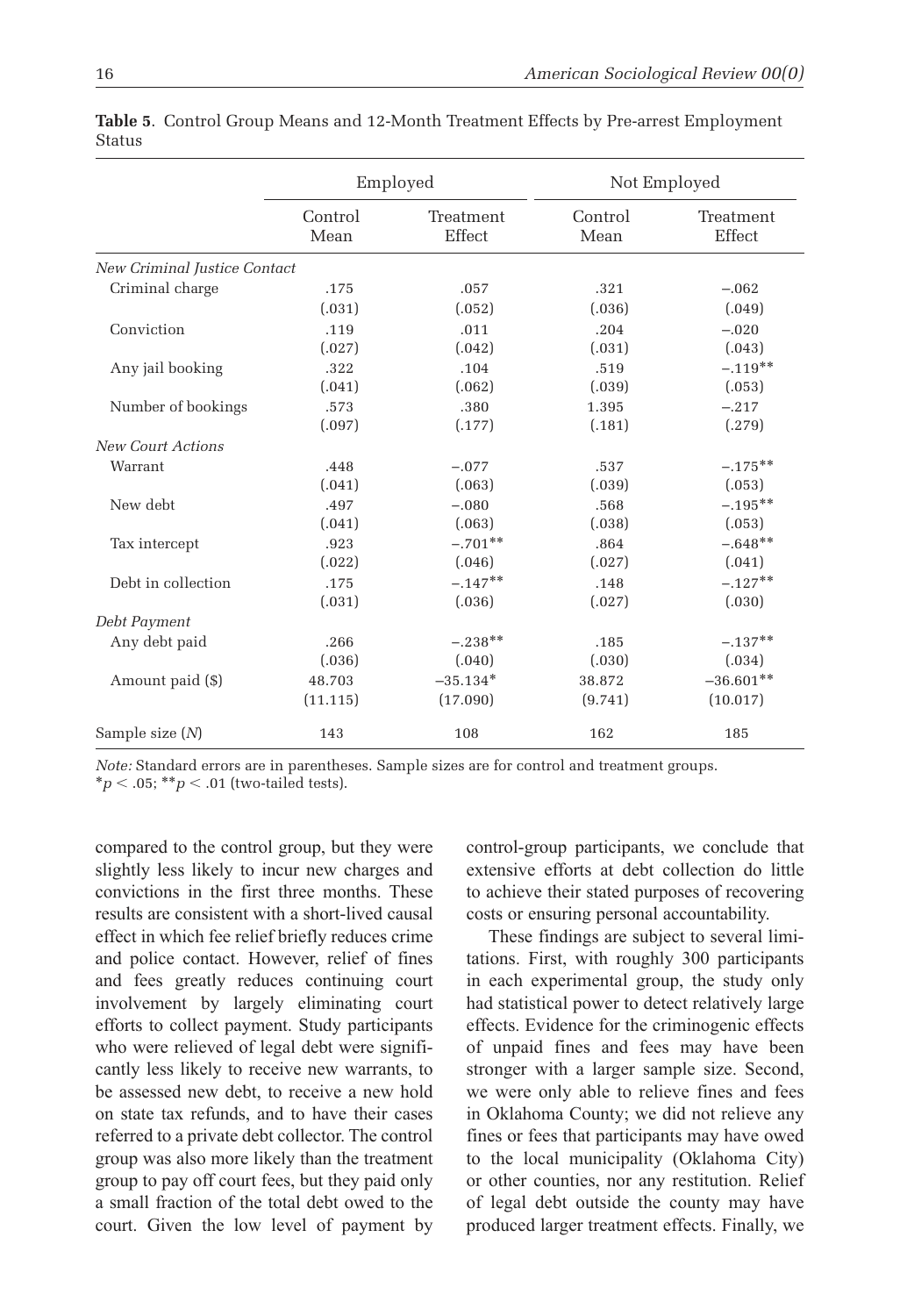|                              |         | Substance Use | No Substance Use |            |  |
|------------------------------|---------|---------------|------------------|------------|--|
|                              | Control | Treatment     | Control          |            |  |
|                              | Mean    | Effect        | Mean             |            |  |
| New Criminal Justice Contact |         |               |                  |            |  |
| Criminal charge              | .269    | .001          | .236             | $-.002$    |  |
|                              | (.031)  | (.047)        | (.039)           | (.055)     |  |
| Conviction                   | .178    | .025          | .142             | $-.025$    |  |
|                              | (.027)  | (.042)        | (.033)           | (.044)     |  |
| Any jail booking             | .437    | .024          | .425             | $-.068$    |  |
|                              | (.035)  | (.053)        | (.047)           | (.064)     |  |
| Number of bookings           | 1.036   | .204          | 1.047            | $-.094$    |  |
|                              | (.125)  | (.221)        | (.212)           | (.321)     |  |
| <b>New Court Actions</b>     |         |               |                  |            |  |
| Warrant                      | .492    | $-.100*$      | .491             | $-.149**$  |  |
|                              | (.035)  | (.052)        | (.047)           | (.064)     |  |
| New debt                     | .538    | $-.127**$     | .519             | $-.147**$  |  |
|                              | (.035)  | (.053)        | (.047)           | (.065)     |  |
| Tax intercept                | .893    | $-.642**$     | .896             | $-.710**$  |  |
|                              | (.022)  | (.041)        | (.029)           | (.045)     |  |
| Debt in collection           | .162    | $-.132**$     | .151             | $-.135**$  |  |
|                              | (.026)  | (.030)        | (.034)           | (.037)     |  |
| Debt Payment                 |         |               |                  |            |  |
| Any debt paid                | .208    | $-.171**$     | .255             | $-.216**$  |  |
|                              | (.028)  | (.033)        | (.041)           | (.046)     |  |
| Amount paid (\$)             | 40.935  | $-38.907**$   | 49.034           | $-37.018*$ |  |
|                              | (8.770) | (9.082)       | (13.209)         | (17.387)   |  |
| Sample size $(N)$            | 197     | 163           | 106              | 129        |  |

**Table 6**. Control Group Means and 12-Month Treatment Effects by Pre-arrest Substance Use

were not able to directly observe participant behavior; we could only observe behavior indirectly for a relatively short period through the court's administrative records. Because we focus on administrative records, where our data collection is most complete, we have not considered the effects of relief of fines and fees on, for example, economic security and well-being. A longer follow-up period, even with the available administrative data, would also show whether warrants for nonpayment, for example, are associated with a higher risk of incarceration.

The results of this study likely generalize to other jurisdictions, but they may understate the effects on criminal justice involvement for more punitive court systems. Many jurisdictions impose fines and fees widely with the aim (perhaps unfulfilled) of shifting the cost of court operations from the general public to defendants (Harris 2016; Shannon et al. 2020). Poverty and accompanying social disadvantages are broadly found in criminal courts across the country (Irwin 1985; Kohler-Hausmann 2018; Natapoff 2018; Van Cleve 2016), but Oklahoma County's policy is not to jail those who fail to pay, so effects on criminal justice contact may be larger in jurisdictions that pursue criminal justice debt more aggressively (Menendez et al. 2019). Indeed, several study respondents reported they were more concerned about criminal justice debt in other Oklahoma counties.

The experimental results provide strong evidence for how fines and fees contribute to a criminalization of poverty, and they help specify how poor people become subject to enduring criminal justice control. In contrast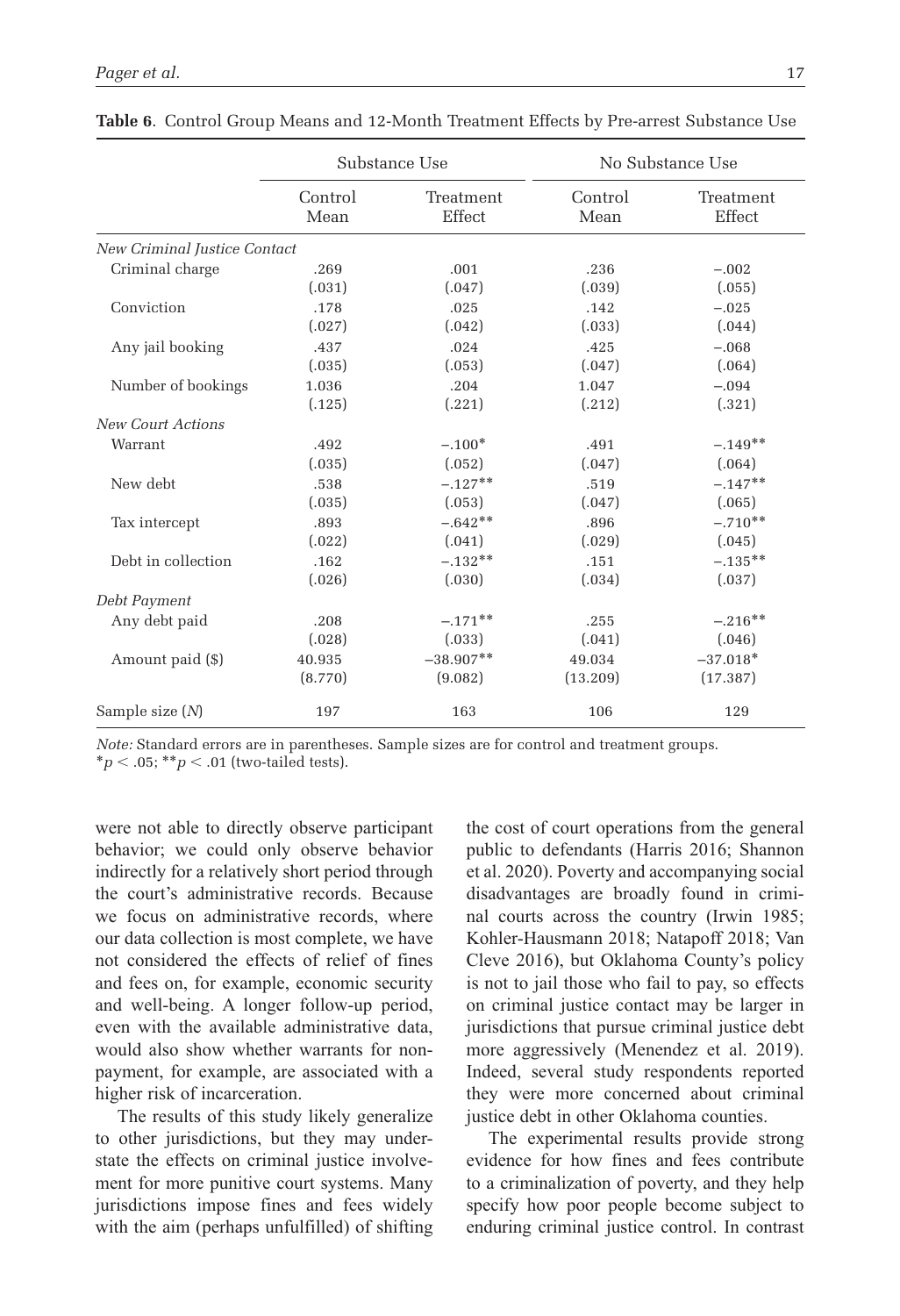to arguments that fines and fees are a source of social strain that leads to re-arrest, we find little evidence for this pathway. For much of the study sample, criminal justice debt was just one potential source of strain amid myriad financial and health difficulties. Instead, the experimental evidence indicates that fines and fees criminalize poverty by prolonging criminal court involvement for those unable to pay. Our evidence is thus consistent with other observations of ongoing court supervision that have been described as "permanent punishment" (Harris 2016) and "layaway freedom" (Pattillo and Kirk 2021). The ongoing court obligations we observed are similar to the "procedural hassle" described by Kohler-Hausmann (2018) in the New York misdemeanor courts. Like procedural hassle, court obligations for fines and fees are less painful than incarceration, but they are intrusive and create the risk of more serious punishment.

The evidence indicates that criminal justice policy creates an absorbing state for poor people. The imposition of fines and fees operates as a bureaucratic adjunct to criminal processing, added as a matter of court operations without reference to the facts of any particular case. In this way, entanglement in the courts and the penal system is routinized without opportunities for challenge. In Oklahoma County, the misdemeanor court processed drug, public order, and other low-level offenses for people who experienced high levels of poverty, unemployment, homelessness, and poor health. From these defendants, the court recouped less than 5 percent of imposed fees. Intercepted tax refunds and debt collector pressure can add to the economic insecurity of poor defendants, and warrants place them at risk of arrest and incarceration. Studies show that the criminal justice system by itself can be criminalizing, in the specific sense of causing new criminal justice contact (Aizer and Doyle 2015; Dobbie, Goldin, and Yang 2018; Paternoster and Iovanni 1989). In the case of fines and fees, continuing court involvement emerges without evidence of a corresponding increase in criminal behavior. Court fees thus create a pure criminalization of poverty, in which a misdemeanor conviction by itself, and not crime, creates ongoing involvement in the criminal justice system.

The proliferation of fines and fees has been viewed as part of a larger political economy of state predation, in which criminal justice agencies directly seize the financial assets of individuals who are subject to its control (Katzenstein and Waller 2015; Page and Soss 2017, 2021). The theory helps explain the nexus between punishment and inequality, and the directly economic character of punishment in a period of mass criminalization. However, low levels of repayment among control participants provide evidence against the predatory effects of fines and fees from criminal convictions in Oklahoma.

The Oklahoma County court tried to recover outstanding debt, but few control respondents made any court payments. The low level of repayment can be understood in the context of the low socioeconomic status of study participants, over half of whom were not working at the time of the baseline survey. At baseline, half of respondents were on public assistance, almost a third reported being homeless, and 40 percent reported having more than \$1,000 in non-criminal justice debt. These disadvantages reflect a low capacity to pay and a high burden of competing financial obligations. There is certainly strong evidence of predation for municipal violations (U.S. Department of Justice 2015), but the current results underline the fact that many people who are subject to state authority are already poor and can provide little economically to a predatory state. From this perspective, criminal justice control and predation are distinct forms of domination. Under the harsh conditions of U.S. poverty, fines and fees may contribute more to enduring disadvantage through permanent punishment and procedural hassle than through the extraction of income.

Finally, the findings have implications for policy. A number of implications can be drawn from the analysis, but three stand out. First, widespread poverty among people convicted of misdemeanors rendered court efforts to collect payment largely futile. As another analysis of fines and fees has observed,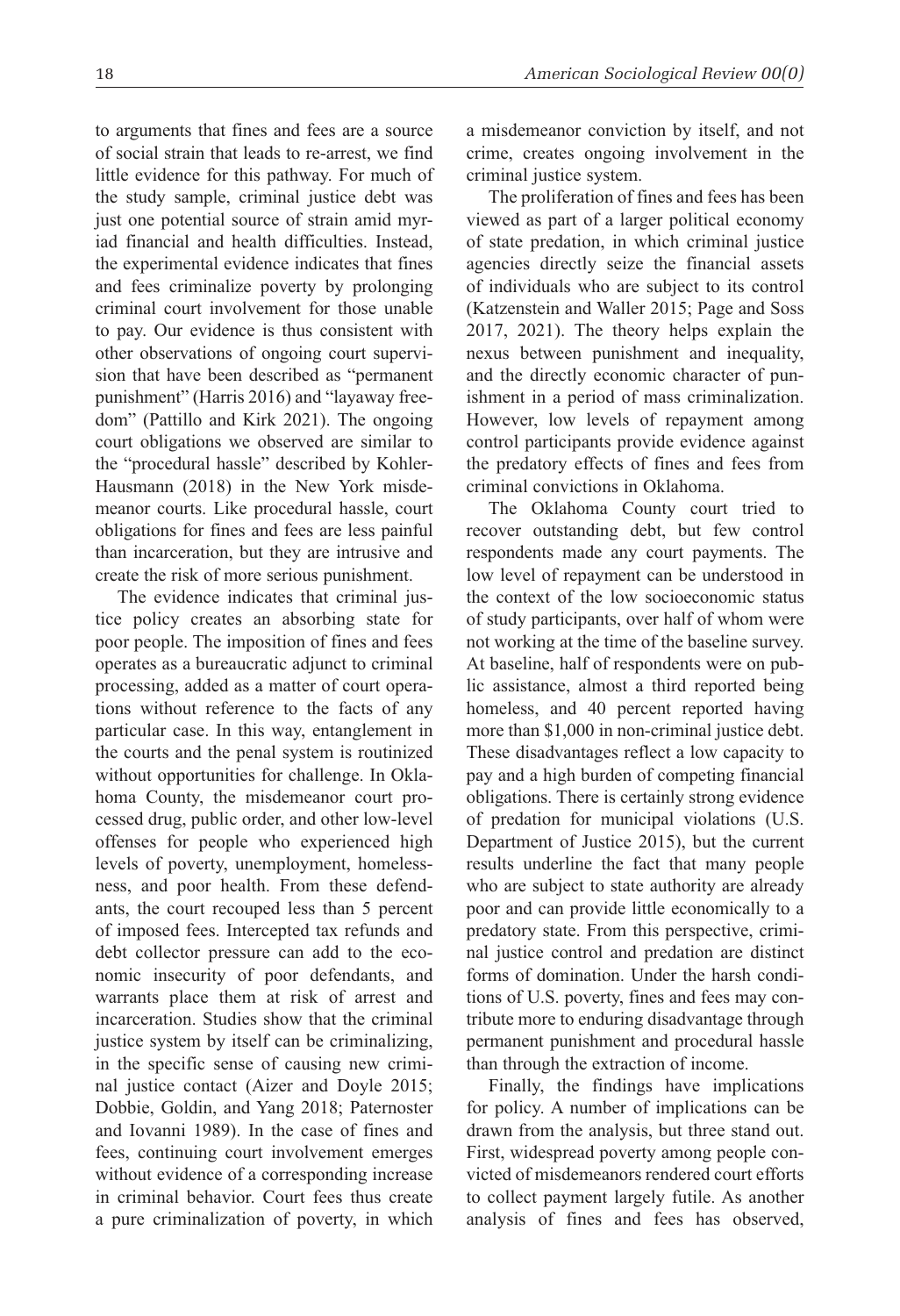efforts to extract payment are like "drawing blood from stones" (Harris et al. 2010). Significant efforts to recover legal debt through the use of private debt collectors and on the part of court clerks could be greatly reduced. This would reduce procedural hassle and the risks of later incarceration for a mostly poor population with misdemeanor convictions. The evidence indicates this would have little adverse effect on court finances. Second, the evidence also supports the decision in some jurisdictions (e.g., in California [CA AB-1869] and San Francisco [SF Ord. 131- 18]) to forgive outstanding criminal justice fees en masse. According to our evidence, mass waiver of fines and fees would have no effect on recidivism or court finances, but it would limit court supervision rooted in poverty. Mass waiver represents an effort to repair the negative effects of fines and fees policy. Third, our evidence suggests policy reform could go even further. Abolishing user fees in criminal courts would have no effect on crime but would eliminate a large but ineffective cost-recovery bureaucracy. Having unpaid debt accelerates criminal justice involvement, and there is little evidence that the severity of criminal sanctions is an effective lever for reducing crime in general (Chalfin and McCrary 2017; Nagin 2013). The abolition of fines and fees would cut the nexus between criminalization and poverty in at least one domain of the criminal justice system.

## **APPENDIX**

**Table A1**. Instrumental Variable and Ordinary Least Squares Estimates of the Effects of the Treatment on the Treated, 3 Months and 12 Months after Randomization  $(N = 606)$ 

|                              | Instrumental Variables |             | OLS Treatment | on Treated  |
|------------------------------|------------------------|-------------|---------------|-------------|
|                              | 3 Months               | 12 Months   | 3 Months      | 12 Months   |
| New Criminal Justice Contact |                        |             |               |             |
| Criminal charge              | $-.046*$               | $-.003$     | $-.047*$      | $-.002$     |
|                              | (.023)                 | (.035)      | (.022)        | (.035)      |
| Conviction                   | $-.032*$               | $-.001$     | $-.032*$      | $-.005$     |
|                              | (.013)                 | (.030)      | (.013)        | (.030)      |
| Any jail booking             | $-.010$                | $-.014$     | $-.007$       | $-.009$     |
|                              | (.032)                 | (.040)      | (.032)        | (.040)      |
| Number of bookings           | .032                   | .083        | .032          | .081        |
|                              | (.060)                 | (.182)      | (.059)        | (.180)      |
| <b>New Court Actions</b>     |                        |             |               |             |
| Warrant                      | $-.038$                | $-.130**$   | $-.033$       | $-.124**$   |
|                              | (.025)                 | (.040)      | (.025)        | (.040)      |
| New debt                     | $-.050$                | $-.145***$  | $-.045*$      | $-.140**$   |
|                              | (.027)                 | (.040)      | (.027)        | (.040)      |
| Tax intercept                | $-.106**$              | $-.677**$   | $-.101**$     | $-.668**$   |
|                              | (.027)                 | (.030)      | (.027)        | (.030)      |
| Debt in collection           | .000                   | $-.142**$   | .000          | $-.142**$   |
|                              | (.007)                 | (.023)      | (.007)        | (.023)      |
| Debt Payment                 |                        |             |               |             |
| Any debt paid                | $-.129**$              | $-.183**$   | $-.129**$     | $-.184**$   |
|                              | (.022)                 | (.026)      | (.022)        | (.026)      |
| Amount paid (\$)             | $-5.826$               | $-36.766**$ | $-5.927$      | $-36.892**$ |
|                              | (5.684)                | (8.818)     | (5.617)       | (8.781)     |

*Note:* The instrumental variable analysis uses treatment assignment as an instrument for implemented treatment. The ordinary least squares analysis uses implemented treatment instead of assigned treatment as the independent variable. Standard errors are in parentheses.

 $*_{p}$  < .05;  $*_{p}$  < .01 (two-tailed tests).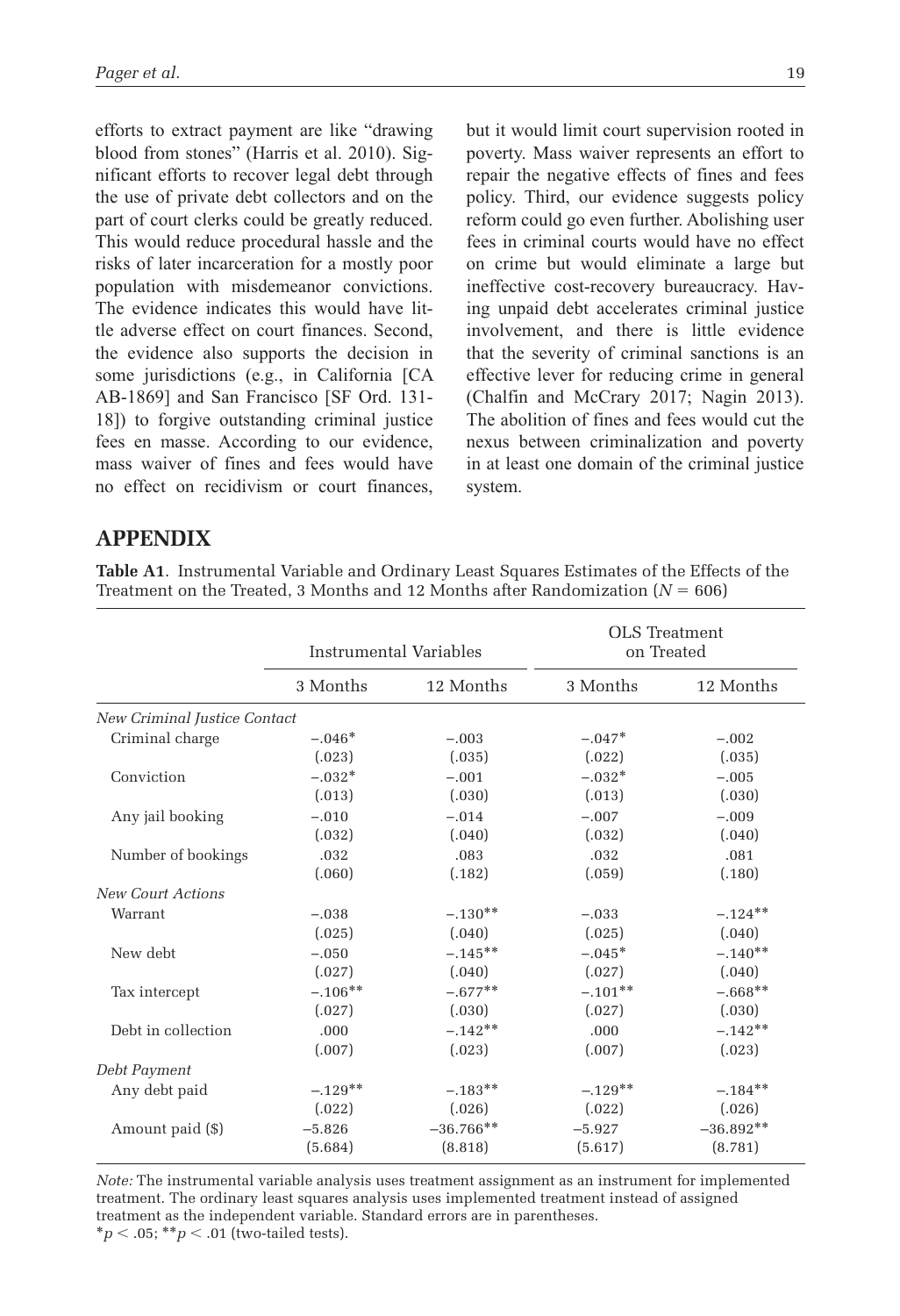

**Figure A1.** Covariate-Adjusted Mean Levels of New Criminal Justice Contact for Treatment and Control Groups in the 12 Months after Randomization, Oklahoma County *Note:* Ninety-five percent confidence intervals are indicated for the treatment group.



**Figure A2.** Covariate-Adjusted Mean Levels of New Court Actions for Treatment and Control Groups in the 12 Months after Randomization, Oklahoma County *Note:* Ninety-five percent confidence intervals are indicated for the treatment group.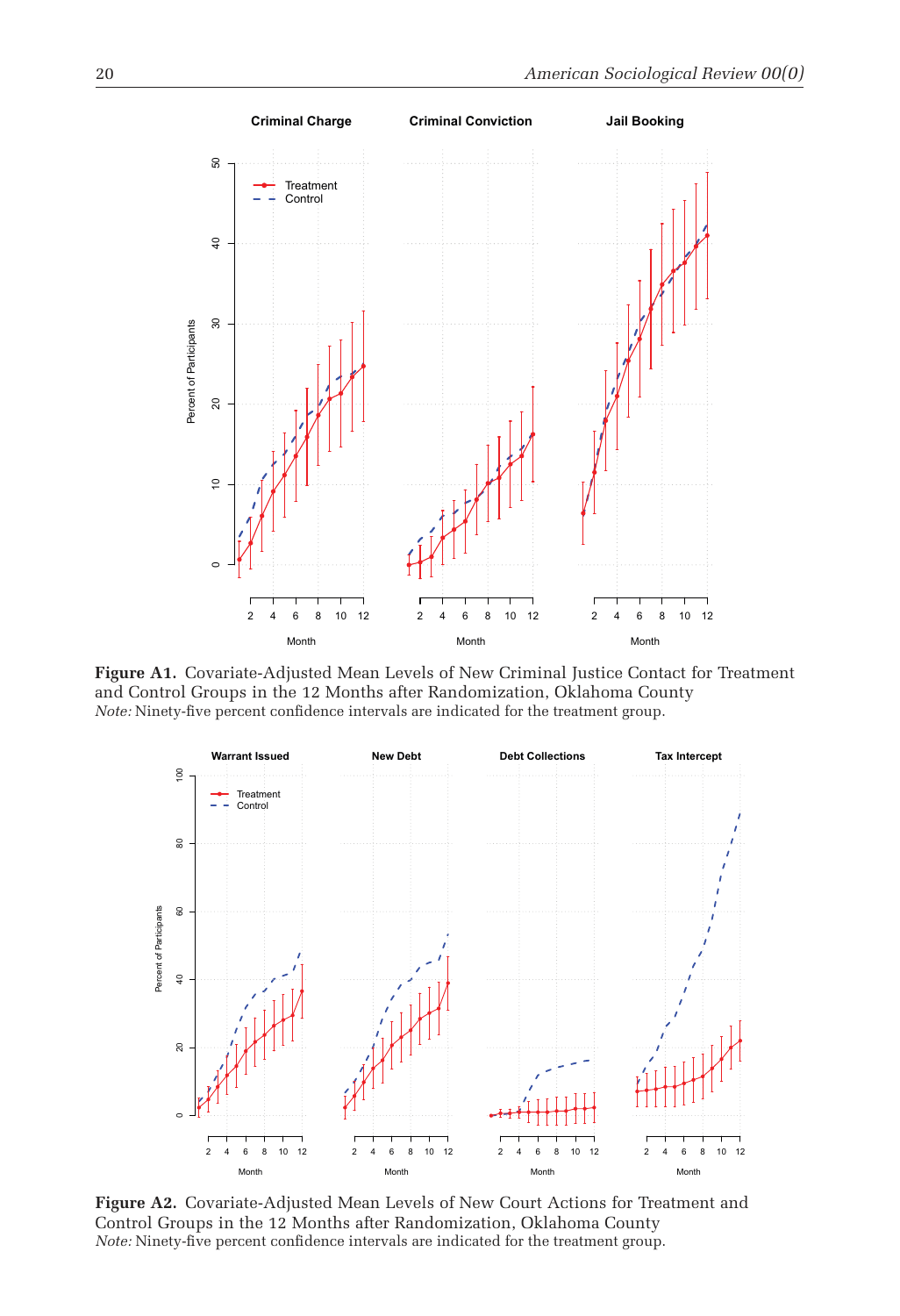

**Figure A3.** Covariate-Adjusted Mean Levels of Debt Payment for Treatment and Control Groups in the 12 Months after Randomization, Oklahoma County *Note:* Ninety-five percent confidence intervals are indicated for the treatment group.



**Figure A4.** Mean Levels of Warrants for Failure to Appear, Failure to Appear and Pay, and for New Charges for Treatment and Control Groups in the 12 Months after Randomization, Oklahoma County

*Note:* Ninety-five percent confidence intervals are indicated for the treatment group.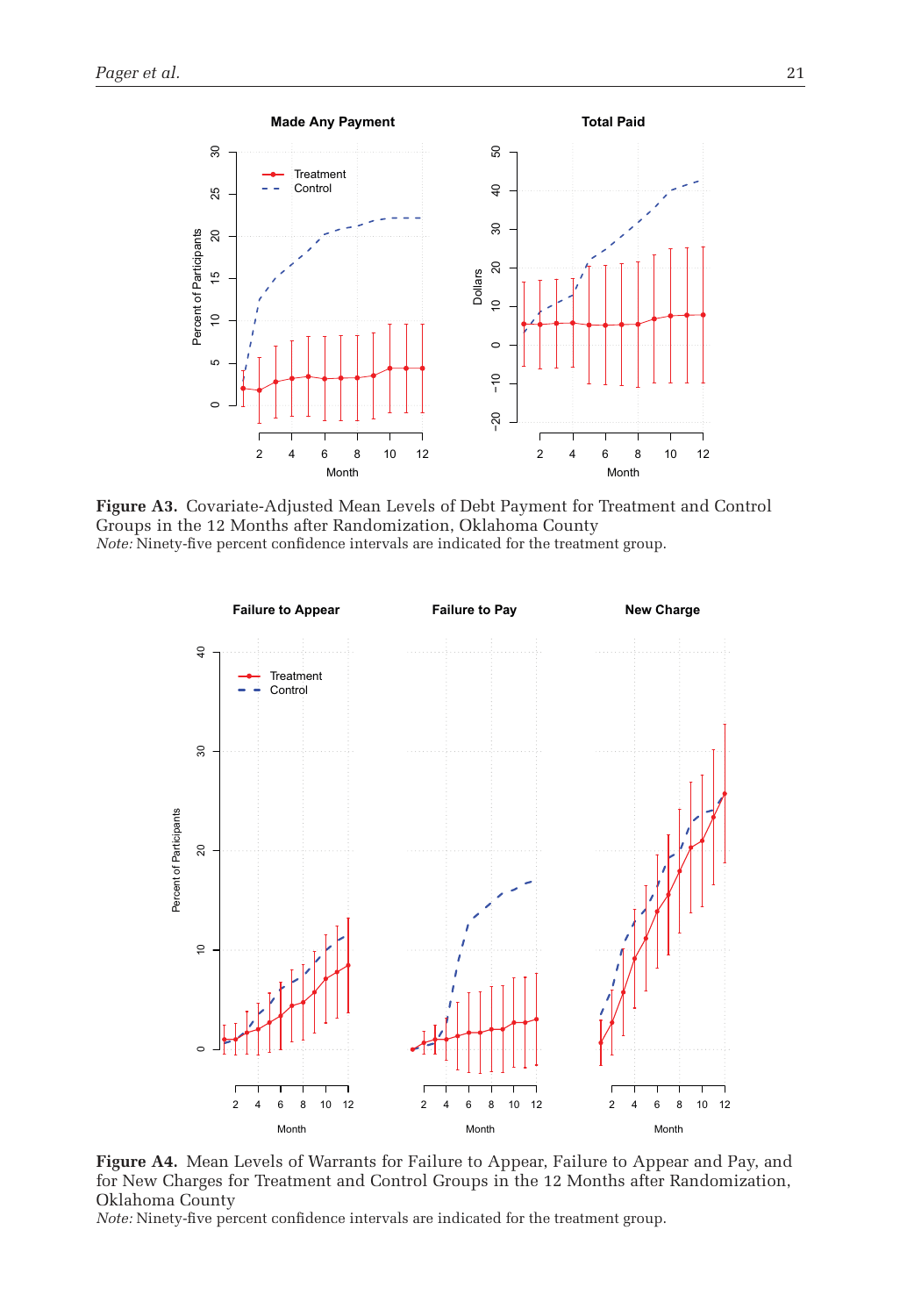

**Figure A5.** Covariate-Adjusted Mean Levels of Warrants for Failure to Appear, Failure to Appear and Pay, and for New Charges for Treatment and Control Groups in the 12 Months after Randomization, Oklahoma County

*Note:* Ninety-five percent confidence intervals are indicated for the treatment group.

#### **Acknowledgments**

We gratefully acknowledge the invaluable research assistance of Lauren Fournier, Hannah Meadows, Blake Gatewood, and Kate Mohr and programming advice from Ryan Gentzler. We also thank Judge Tim Henderson, Public Defender Robert Ravitz, District Attorney David Prater, Timothy Tardibono, and the Oklahoma County Criminal Justice Advisory Council for their support of this study. This paper also benefited from comments from participants at the conference on "Progressing Reform of Fees and Fines: Towards A Research and Policy Agenda" at Harvard Law School, September 2019, the Association for Public Policy and Management Annual Conference, Amanda Agan, and Flavien Ganter. The lead investigator for this study, Devah Pager, passed away before the research could be completed and we dedicate this paper to her memory.

#### **Funding**

This research was supported with a grant from Arnold Ventures. Ho gratefully acknowledges the support of NSF grant DGE-1745303.

### **ORCID iDs**

Rebecca Goldstein https://orcid.org/0000-0002 -9944-8440 Helen Ho https://orcid.org/0000-0002-2496-6112 Bruce Western **https://orcid.org/0000-0001-8615** -6767

#### **Notes**

- 1. Preregistration details are available from the American Economic Association Randomized Controlled Trial Registry as AEARCTR-0002865.
- 2. An early version of the baseline survey omitted a question about gender, affecting 20 cases (3 percent). We imputed gender for these respondents.
- 3. Of the 12 treatment participants who made payments, two made payments for post-randomization convictions and four made payments before the court could implement the debt relief. In six cases, the court erroneously accepted payment, as the system allows court staff to accept payments even when the balance is zero.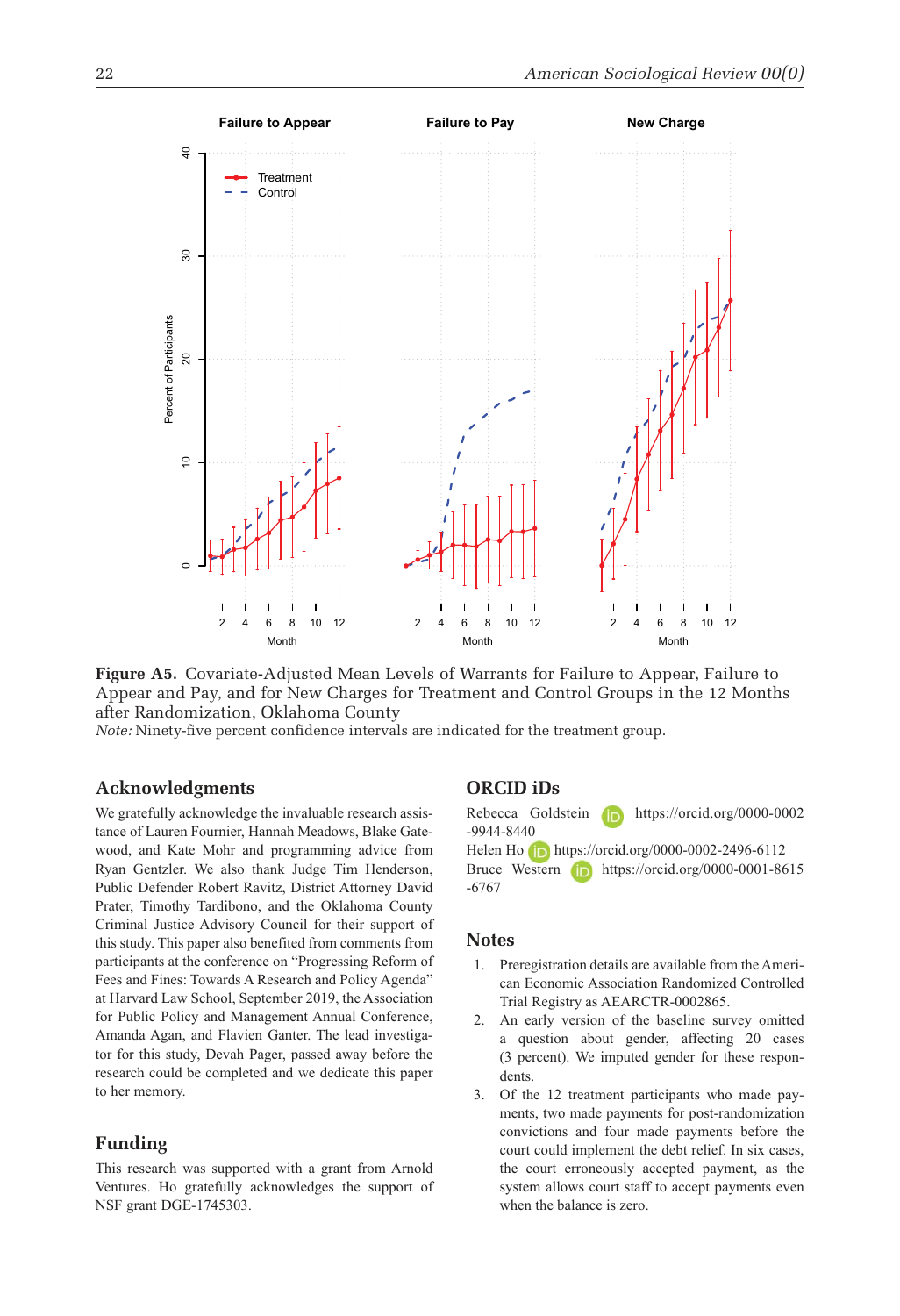4. We also examined the sensitivity of treatment effects to restitution status. Dividing the sample according to whether respondents were ordered to pay restitution yielded similar treatment effects to those reported. For respondents ordered to pay restitution, treatment effects for new court actions at 12 months were generally slightly smaller than for respondents not ordered to pay restitution, but we cannot draw strong conclusions because of the small sample size.

#### **References**

- Adamson, Bryan L. 2020. "Debt Bondage: How Private Collection Agencies Keep the Formerly Incarcerated Tethered to the Criminal Justice System." *Northwestern Journal of Law & Social Policy* 15:305–37.
- Agnew, Robert, and Timothy Brezina. 2019. "General Strain Theory." Pp. 145–60 in *Handbook on Crime and Deviance*, 2nd ed., edited by M. D. Krohn, N. Hendrix, G. Penly Hall, and A. J. Lizotte. Cham, Switzerland: Springer Nature.
- Aizer, Anna, and Joseph J. Doyle Jr. 2015. "Juvenile Incarceration, Human Capital, and Future Crime: Evidence from Randomly Assigned Judges." *Quarterly Journal of Economics* 130(2):759–803.
- Bannon, Alicia, Mitali Nagrecha, and Rebekah Diller. 2010. "Criminal Justice Debt: A Barrier to Reentry." Technical report, Brennan Center for Justice at New York University School of Law, New York.
- Beckett, Katherine, and Steve Herbert. 2010. *Banished: The New Social Control in Urban America*. Oxford, UK: Oxford University Press.
- Beckett, Katherine, and Naomi Murakawa. 2012. "Mapping the Shadow Carceral State: Toward an Institutionally Capacious Approach to Punishment." *Theoretical Criminology* 16(2):221–44.
- California Assembly Bill 1869. 2020. https://leginfo .legislature.ca.gov/faces/billTextClient.xhtml?bill\_ id=201920200AB1869.
- Chalfin, Aaron, and Justin McCrary. 2017. "Criminal Deterrence: A Review of the Literature." *Journal of Economic Literature* 55(1):5–48.
- Council of Economic Advisers. 2015. "Fines, Fees, and Bail: Payments in the Criminal Justice System That Disproportionately Impact the Poor." Council of Economic Advisers, Issue Brief.
- Dobbie, Will, Jacob Goldin, and Crystal Yang. 2018. "The Effects of Pre-trial Detention on Conviction, Future Crime, and Employment: Evidence from Randomly Assigned Judges." *American Economic Review* 108(2):201–40.
- Edelman, Peter. 2019. *Not a Crime to Be Poor: The Criminalization of Poverty in America*. New York: The New Press.
- Freedman, David A. 2008. "On Regression Adjustments to Experimental Data." *Advances in Applied Mathematics* 40(2):180–93.
- Freeman, Richard B. 1999. "The Economics of Crime." Pp. 3529–71 in *Handbook of Labor Economics*, Vol. 3, edited by O. Ashenfelter and D. Card. Amsterdam, Netherlands: Elsevier.
- Friedman, Brittany, and Mary Pattillo. 2019. "Statutory Inequality: The Logics of Monetary Sanctions in State Law." *RSF: The Russell Sage Foundation Journal of the Social Sciences* 5(1):173–96.
- Garland, David. 2001. *The Culture of Control: Crime and Social Order in Contemporary Society*. Chicago: University of Chicago Press.
- Gatewood, Blake. 2018. "The Future of Oklahoma Criminal Justice." Report of the E-Foundation for Oklahoma.
- Gordon, Margaret A., and Daniel Glaser. 1991. "The Use and Effects of Financial Penalties in Municipal Courts." *Criminology* 29(4):651–76.
- Harris, Alexes. 2016. *A Pound of Flesh: Monetary Sanctions as Punishment for the Poor*. New York: Russell Sage Foundation.
- Harris, Alexes, Heather Evans, and Katherine Beckett. 2010. "Drawing Blood from Stones: Legal Debt and Social Inequality in the Contemporary United States." *American Journal of Sociology* 115(6):1753–99.
- Harris, Alexes, Beth Huebner, Karin Martin, Mary Pattillo, Becky Pettit, Sarah Shannon, Bryan Sykes, and Chris Uggen. 2017. "United States Systems of Justice, Poverty and the Consequences of Non-payment of Monetary Sanctions: Interviews from California, Georgia, Illinois, Minnesota, Missouri, Texas, New York, and Washington." Multi-State Study Report #2 for the Laura and John Arnold Foundation.
- Herring, Chris, Dilara Yarbrough, and Lisa Marie Alatorre. 2020. "Pervasive Penality: How the Criminalization of Poverty Perpetuates Homelessness." *Social Problems* 67(1):131–49.
- Iratzoqui, Amaia, and Christi Metcalfe. 2017. "Set Up for Failure? Examining the Influence of Monetary Sanctions on Probation Success." *Criminal Justice Policy Review* 28(4):370–93.
- Irwin, John. 1985. *The Jail: Managing the Underclass in American Society*. Berkeley: University of California Press.
- Jenness, Valerie. 2004. "Explaining Criminalization: From Demography and Status Politics to Globalization and Modernization." *Annual Review of Sociology* 30:147–71.
- Katzenstein, Mary Fainsod, and Maureen R. Waller. 2015. "Taxing the Poor: Incarceration, Poverty Governance, and the Seizure of Family Resources." *Perspectives on Politics* 13(3):638–56.
- Kohler-Hausmann, Issa. 2018. *Misdemeanorland: Criminal Courts and Social Control in an Age of Broken Windows Policing*. Princeton, NJ: Princeton University Press.
- Lin, Winston. 2013. "Agnostic Notes on Regression Adjustment to Experimental Data: Reexamining Freedman's Critique." *The Annals of Applied Statistics* 7(1):295–318.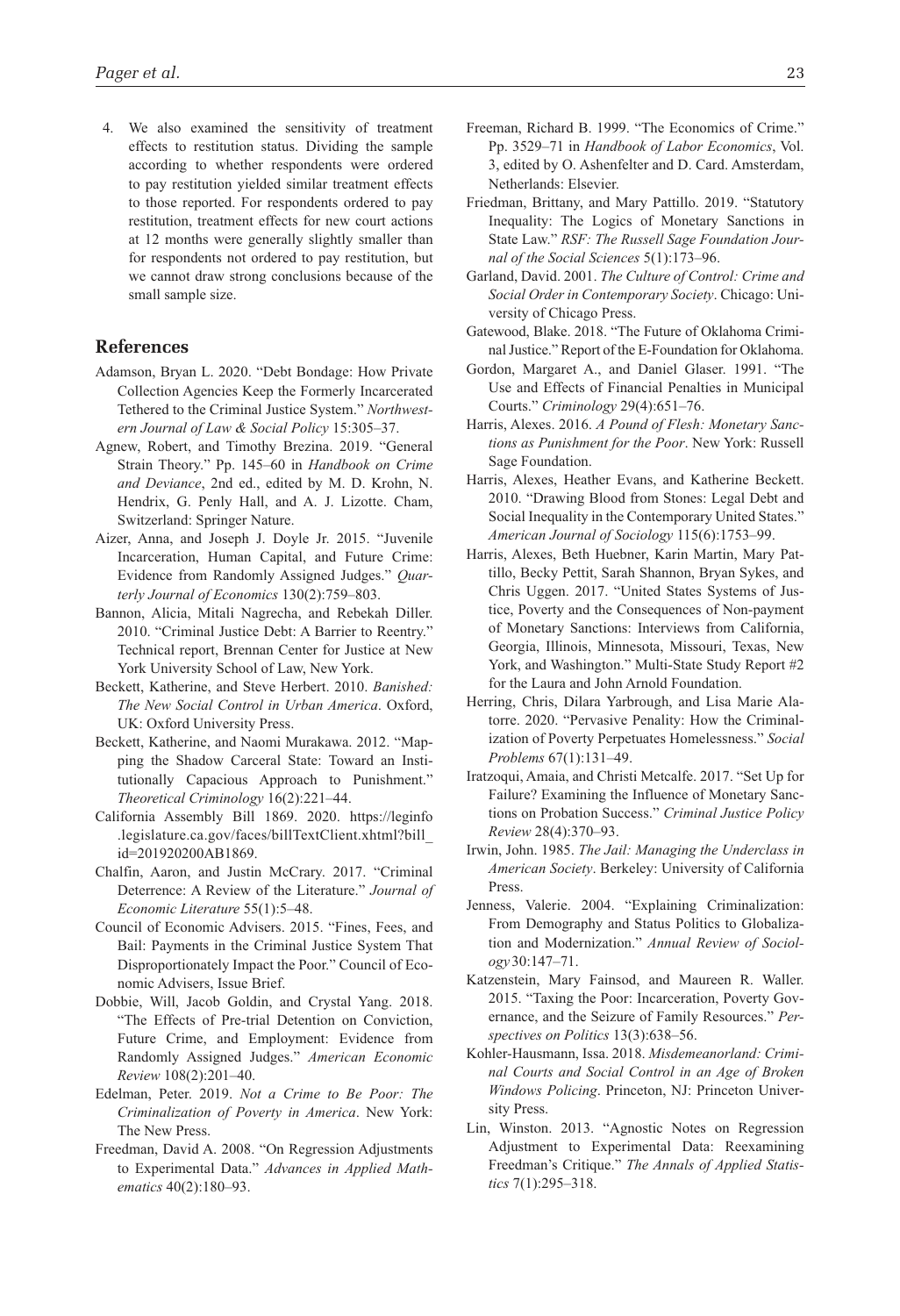- Link, Nathan W. 2019. "Criminal Justice Debt during the Prison Reintegration Process: Who Has It and How Much?" *Criminal Justice and Behavior* 46(1):154– 72.
- Martin, Karin D., Bryan L. Sykes, Sarah Shannon, Frank Edwards, and Alexes Harris. 2018. "Monetary Sanctions: Legal Financial Obligations in US Systems of Justice." *Annual Review of Criminology* 1:471–95.
- Menendez, Matthew, Michael F. Crowley, Lauren-Brooke Eisen, and Noah Atchison. 2019. "The Steep Costs of Criminal Justice Fees and Fines." Technical report, Brennan Center for Justice at New York University School of Law, New York.
- Mutz, Diana C., Robin Pemantle, and Philip Pham. 2019. "The Perils of Balance Testing in Experimental Design: Messy Analyses of Clean Data." *American Statistician* 73(1):32–42.
- Nagin, Daniel S. 2013. "Deterrence in the Twenty-First Century." *Crime and Justice* 42(1):199–263.
- Natapoff, Alexandra. 2018. *Punishment without Crime: How Our Massive Misdemeanor System Traps the Innocent and Makes America More Unequal*. New York: Basic Books.
- Page, Joshua, and Joe Soss. 2017. "Criminal Justice Predation and Neoliberal Governance." Pp. 138–59 in *Rethinking Neoliberalism*, edited by S. F. Schram and M. Pavlovskaya. New York: Routledge.
- Page, Joshua, and Joe Soss. 2021. "The Predatory Dimensions of Criminal Justice." *Science* 374(6565):291– 94.
- Pager, Devah. 2003. "The Mark of a Criminal Record." *American Journal of Sociology* 108(5):937–75.
- Pager, Devah, Bruce Western, and Bart Bonikowski. 2009. "Discrimination in a Low-Wage Labor Market: A Field Experiment." *American Sociological Review* 74(5):777–99.
- Paternoster, Raymond, and Leeann Iovanni. 1989. "The Labeling Perspective and Delinquency: An Elaboration of the Theory and an Assessment of the Evidence." *Justice Quarterly* 6(3):359–94.
- Pattillo, Mary, and Gabriela Kirk. 2020. "Pay Unto Caesar: Breaches of Justice in the Monetary Sanctions Regime." *UCLA Criminal Justice Law Review* 4(1):49–77.
- Pattillo, Mary, and Gabriela Kirk. 2021. "Layaway Freedom: Coercive Financialization in the Criminal Legal System." *American Journal of Sociology* 126(4):889–930.
- Ruback, R. Barry. 2015. "The Benefits and Costs of Economic Sanctions: Considering the Victim, the Offender, and Society." *Minnesota Law Review* 99(5):1779–1835.
- Ruback, R. Barry, and Mark H. Bergstrom. 2006. "Economic Sanctions in Criminal Justice: Purposes, Effects, and Implications." *Criminal Justice and Behavior* 33(2):242–73.
- Ruback, R. Barry, Lauren K. Knoth, Andrew S. Gladfelter, and Brendan Lantz. 2018. "Restitution Payment and Recidivism: An Experimental Analysis." *Criminology and Public Policy* 17(4):789–813.
- San Francisco Ordinance No. 131-18. 2018. "Administrative Code – Criminal Justice System Fees and Penalties."
- Sebastian, Thea, Danielle Lang, and Caren E. Short. 2020. "Democracy, If You Can Afford It: How Financial Conditions Are Undermining the Right to Vote." *UCLA Criminal Justice Law Review* 4(1):79–116.
- Shannon, Sarah, Beth M. Huebner, Alexes Harris, Karin D. Martin, Mary Pattillo, Bryan L. Sykes, and Christopher Uggen. 2020. "The Broad Scope and Variation of Monetary Sanctions: Evidence from Eight States." *UCLA Criminal Justice Law Review* 4(1):269–81.
- Slavinski, Ilya, and Becky Pettit. 2021. "Proliferation of Punishment: The Centrality of Legal Fines and Fees in the Landscape of Contemporary Penology." *Social Problems* (https://doi.org/10.1093/socpro/spaa077).
- Stuart, Forrest. 2016. *Down, Out, and Under Arrest: Policing and Everyday Life in Skid Row*. Chicago: University of Chicago Press.
- Thompson, Heather Ann. 2010. "Why Mass Incarceration Matters: Rethinking Crisis, Decline, and Transformation in Postwar American History." *The Journal of American History* 97(3):703–34.
- Travis, Jeremy, Bruce Western, and Stevens Redburn, eds. 2014. *The Growth of Incarceration Rates in the United States: Exploring Causes and Consequences*. Washington, DC: National Academies Press.
- Turney, Kristin, and Sara Wakefield. 2019. "Criminal Justice Contact and Inequality." *RSF: The Russell Sage Foundation Journal of the Social Sciences* 5(1):1–23.
- U.S. Department of Justice, Civil Rights Division. 2015. *Investigation of the Ferguson Police Department*. Washington, DC: U.S. Department of Justice.
- Van Cleve, Nicole Gonzalez. 2016. *Crook County*. Stanford, CA: Stanford University Press.
- Wacquant, Loïc. 2009. *Punishing the Poor*. Durham, NC: Duke University Press.
- Western, Bruce, Anthony A. Braga, Jaclyn Davis, and Catherine Sirois. 2015. "Stress and Hardship after Prison." *American Journal of Sociology* 120(5):1512–47.
- Yu, Jian. 1994. "Punishment Celerity and Severity: Testing a Specific Deterrence Model on Drunk Driving Recidivism." *Journal of Criminal Justice* 22(4):355– 66.

**Devah Pager** was the Peter and Isabel Malkin Professor of Public Policy and Professor of Sociology at Harvard University, where she also directed the Multidisciplinary Program in Inequality and Social Policy. She studied racial inequality and the effects of criminal justice involvement on economic disadvantage.

**Rebecca Goldstein** is an Assistant Professor of Law and Assistant Professor of Political Science (by courtesy) at the University of California-Berkeley. Her research examines the politics of the criminal justice system. She uses quantitative methods to examine how politics shapes